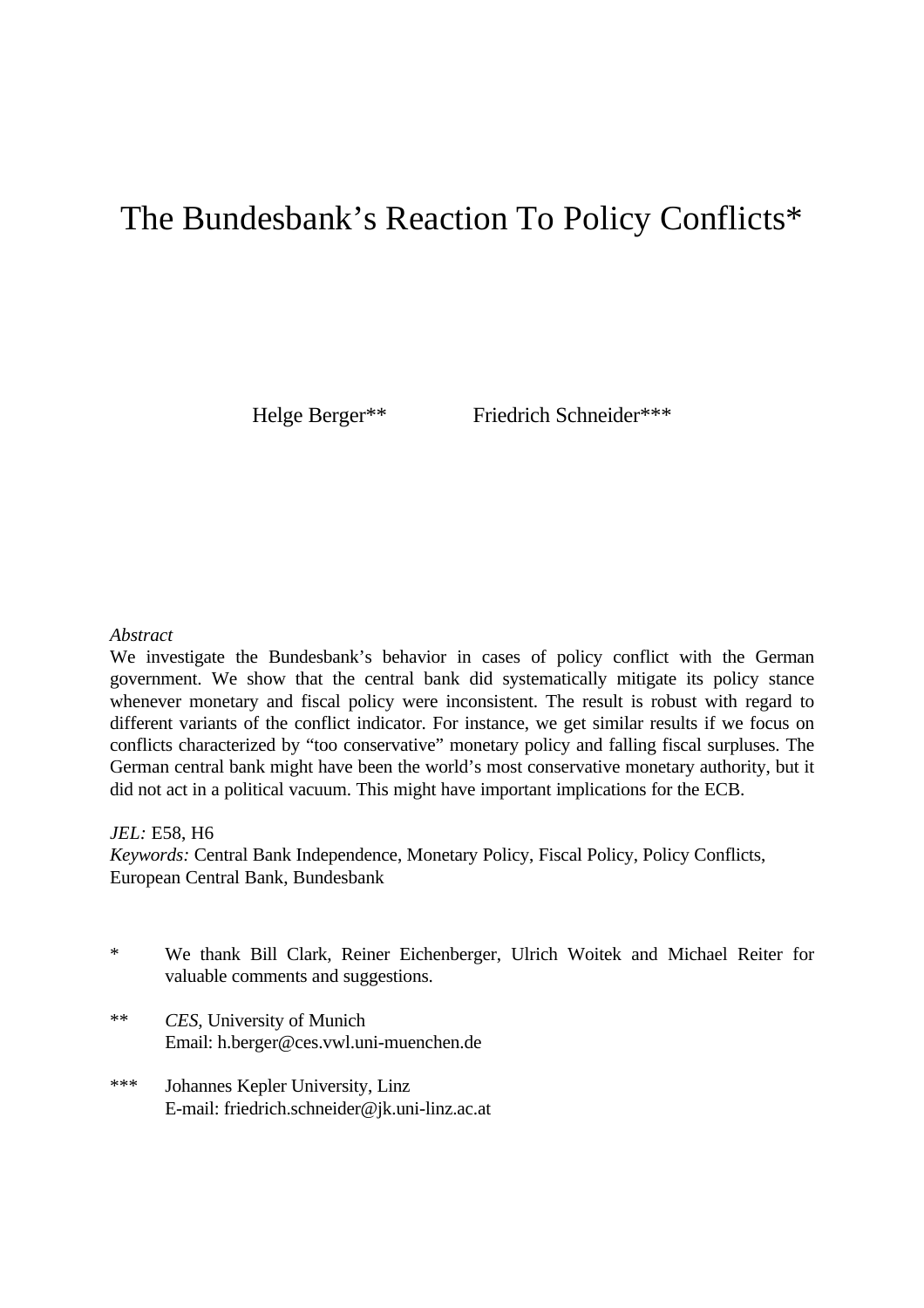#### **1. Introduction**

The German Bundesbank is well known for its successful monetary policy and its high degree of legal independence (Eijffinger and De Haan 1996). But does this mean the bank operated in a political vacuum? The answer most practitioners and students of the Bundesbank are likely to give is no. From the well known "Gürzenich affair" in the mid 1950s to the quarrels about bank's policy after the German re-unification or the recent "Goldwar", the Bundesbank has been engaged in policy conflicts (Goodman 1989, Marsh 1992, Berger and De Haan 1997). More often than not these conflicts involved the government and the accusation that the Bundesbank acted "too conservative". It might even be argued that it was exactly its skilled management of these conflicts that helped the German central bank to its reputation as being autonomous (Berger 1997a). The question is whether the Bundesbank did compromise when political pressure was applied.<sup>1</sup>

Given the benchmark character of the Bundesbank for the design of monetary institutions in general and the European Central Bank (ECB) in particular (Escriva and Fagan 1996), the answer to this question is of some importance. Take the example of the ECB. Its legal status is based on the unanimous consent of the members of the monetary union, which makes it very difficult to change its degree of independence (Giovannini 1995, Kenen 1995). Since in the case of the Bundesbank the government's legislative majority could have, in principle, robed the bank of its independence at any time, De Haan (1997) has argued the ECB is even more autonomous than the Bundesbank. $<sup>2</sup>$  This conjecture implies that the current ECB</sup> structure might not be an equilibrium. Countries that only reluctantly complied with the idea that the new bank would have to have the *same* degree of independence as the Bundesbank to "rule Europe", will probably not accept an even *higher* degree of actual autonomy. If this view is correct, the early years of the new institution could be marked by political turmoil and conflicts as countries try to escape the rigidities of the current ECB contract. We can, for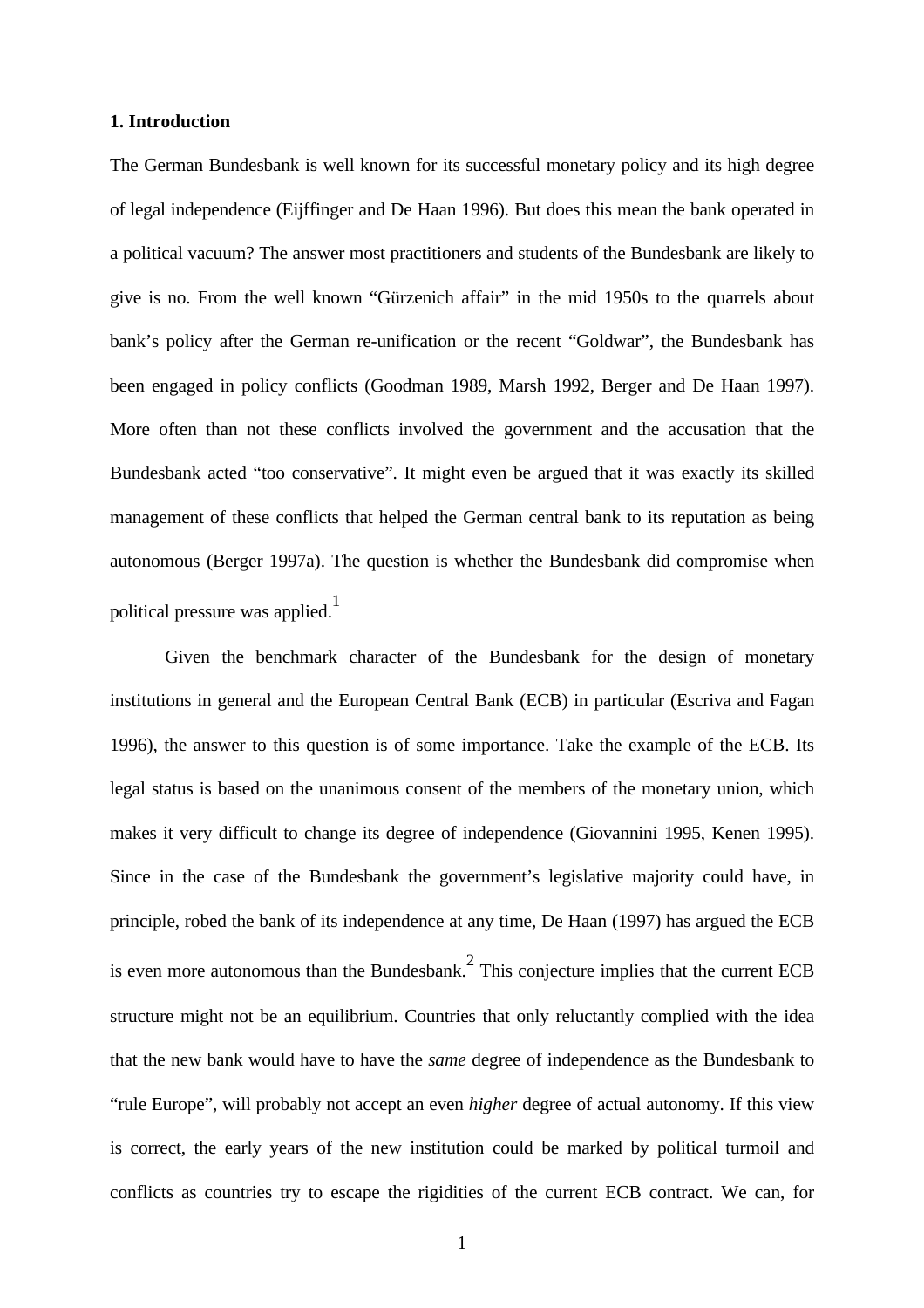instance, imagine European Monetary Union (EMU) members asking for regional preferences in bank refinancing or for fiscal countermeasures to monetary policy. Such turbulence seems likely to erode the ECB's legitimacy and is thus potentially costly. But did the Bundesbank really react to political pressure?

One way to come to grips with the Bundesbank–government relations, and, thus, with the potential differences in behavior of the future ECB, is to go beyond the existing qualitative case studies and their possible ambiguities. The principal idea suggested in the literature is to construct a measure of the government's demand for a change in central bank policy. Havrilesky's (1995) pressure index for the US Fed is based on an extensive examination of government opinion as reflected in newspaper reports. While this approach is potentially very interesting, the task of building such an index for Germany has yet to be tackled (Maier and De Haan 1998). The alternative, Frey and Schneider's (1981) conflict indicator, instead turns to policy variables to define time spans of conflicting fiscal and monetary policy stances. In addition to being based on readily available quantitative variables, this approach also has the advantage of a better developed theoretical background. This is the avenue we will follow in the remainder of the paper.

Section 2 will discuss the Frey/Schneider model of central bank behavior in the presence of a potentially hostile and powerful government. Section 3 develops the conflict index which is then used in Section 4 to estimate the Bundesbank's policy reaction function in such a model. Sections 5 and 6 provide robustness checks by looking at an asymmetric conflict definition and by controlling for the institutional particularities of the Bretton Woods period. Section 7 takes a second look at the reaction function from a dynamic perspective. Section 8 concludes by summarizing our results and interpreting them in the light of the issues raised in the introduction.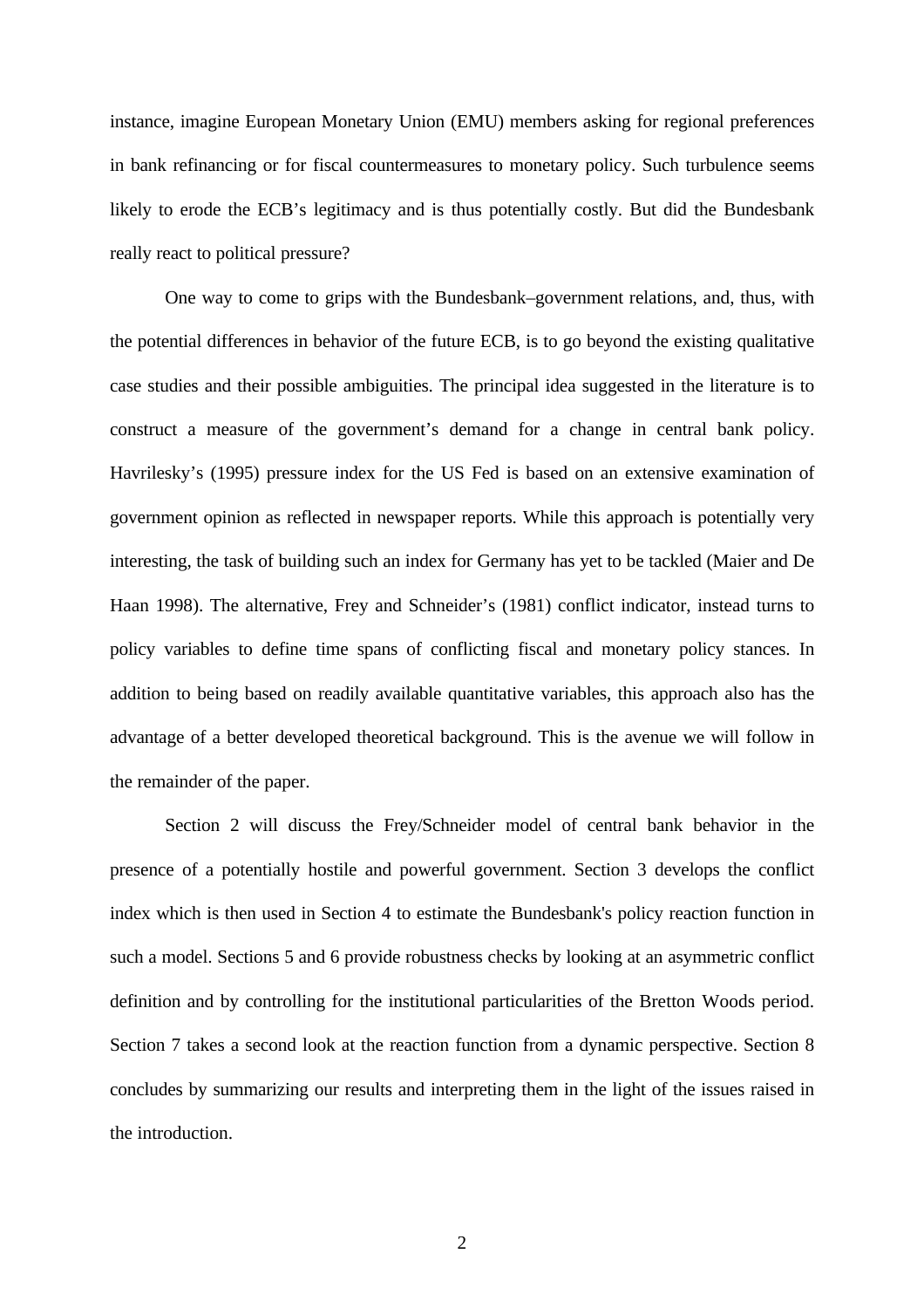#### **2. The Public Choice Approach to Central Banking**

According to Frey and Schneider (1981), a central bank (or an individual central bank board member) obtains private welfare from keeping inflation low for two reasons. A stable price level is the institution's principal official target variable and is very likely to be internalized as an ideology.<sup>3</sup> It also reflects the preferences of the financial community, the bank's main reference group.<sup>4</sup> A rigorous anti-inflation policy serves both ends. In carrying out such a policy, an independent central bank is said to be independent of the voters' wishes, even though public opinion might enter through the political pressure exerted by the government.

There are three potentially binding constraints for the central bank's policy. The first is a *political* constraint imposed by government. The model assumes that the central bank maximizes its private welfare within the bounds defined by the policy stance preferred by the government. In order to make the approach empirically feasible, Frey and Schneider (1981) take the actual fiscal policy as a proxy variable for the government's preferences. Consequently, whenever the policies of the central bank and those of the government are not compatible, the government will apply pressure to the central bank to force it to adopt the fiscal policy stance.<sup>5</sup> In addition, the monetary authority lacks the direct accountability of the government. Ultimately any democratically elected government whose views are in line with public opinion can discipline the central bank by reducing either its personnel or policy independence.<sup>6</sup>

There may also be a second important constraint imposed on the central bank's action, an *institutional* one. In a system of fixed exchange rates and full convertibility the central bank has little scope for following policy aims of its own. As a matter of fact, German monetary policy was probably subject to such a constraint during the Bretton Woods system after the D-Mark became convertible in the late  $1950s$ .<sup>7</sup> The restriction was exogenous to the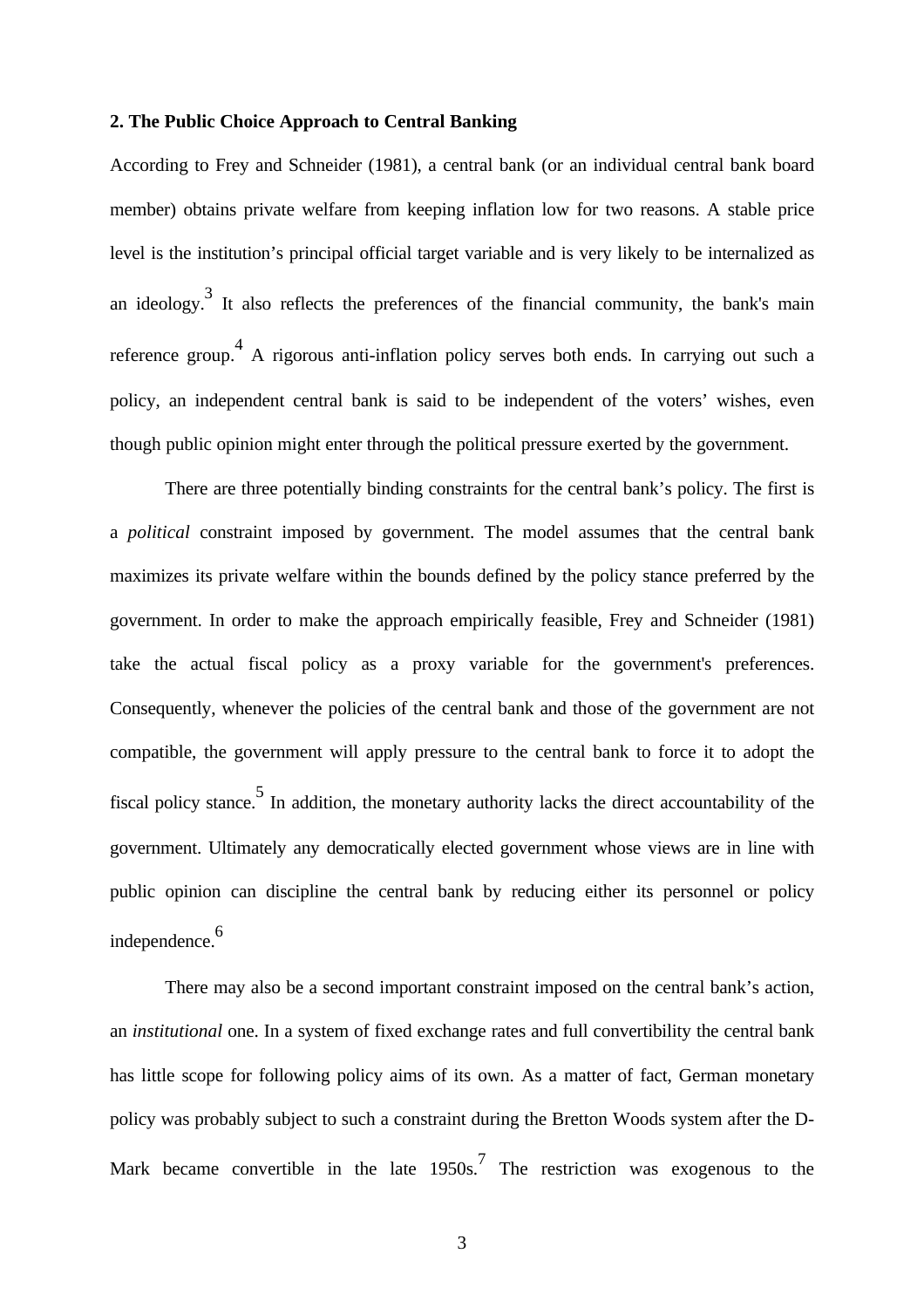Bundesbank, because matters of the exchange rate fall under the competence of the federal government (article 73 of the Constitution), with the bank's board having an advisory function only (article 13 of the Federal Banking Law). A third type of constraint is purely *economic*. The central bank will have to take into account the nature of the economy as this determines the effect that monetary policy instruments will have on its target variables.

As to the hierarchy of the different policy constraints, Frey and Schneider (1981) argue that the political constraint dominates the constraints set by both the exchange rate system and the economy. There are, however, arguments to qualify this assumption. With regard to the economic constraint, it seems sensible to argue that the government will accept that there are limits to what the bank can do, i.e., that there are market forces exogenous to monetary policy. This is in line with the empirical literature that finds that, for instance, the US interest rates have a strong influence on German interest rates.<sup>8</sup> The same is true (albeit for a different reason) for institutional restrictions. Since it is the German government itself that chooses the exchange rate system (see above) and default on such a commitment could be expensive, there may be good reason for believing that the government would not overrule the exchange rate constraint. We will return to this issue in the empirical part of the paper.

How did the Bundesbank conduct monetary policy? While the bank's task of pursuing its private ideology subject to the institutional and economic constraints described above can be reduced to a standard optimization problem, determining its political behavior may be more complicated. Frey and Schneider (1981) argue that, in the absence of other binding constraints, the central bank will follow a satisficing strategy which differentiates between two states of the world: a state of "no-conflict" and a state of "conflict" with the government. In a state of noconflict (indicated by a dummy variable  $C = 0$ ) the central bank is free to pursue its own ideology, i.e. conduct an anti-inflationary policy. However, in a state of conflict with the government  $(C = 1)$  the bank is assumed to adopt the policy stance taken by the fiscal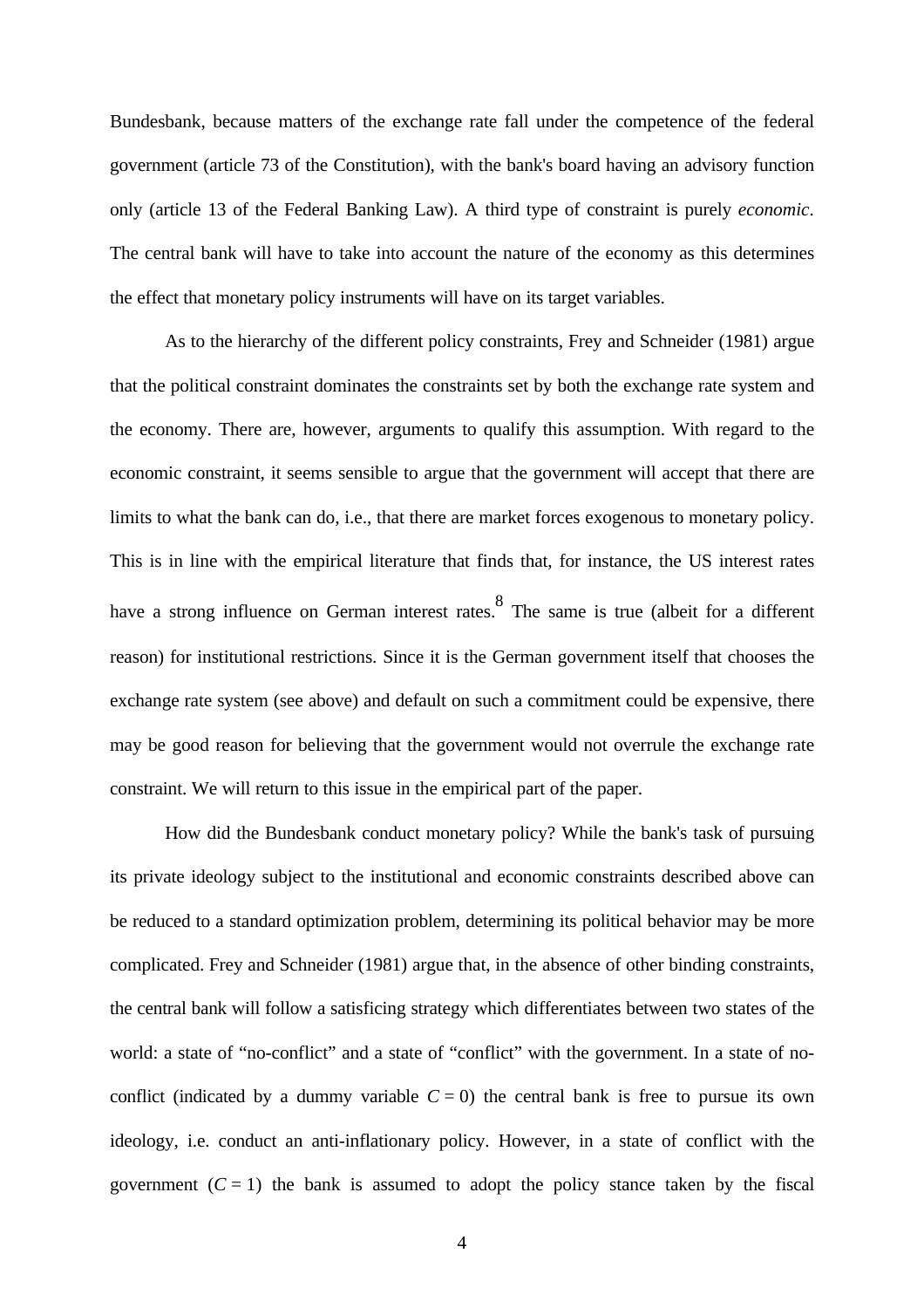authority. Note that, even though the dichotomous conflict indicator makes the model look like a rather crude approximation of reality, it easily lends itself to a less restrictive interpretation. For instance, assume that  $C^* \in (0,1)$  is a continuous version of the conflict indicator, *C*, that characterizes the pressure the government applies to the central bank to adopt its policy stance. When the bank uses  $C^*$  to weigh the opposing policy targets when setting policy instruments, the previous model is simply a special case of its continuous variant. Both hypotheses about the 'political' behavior of the central bank can be empirically tested. Section 3 now turns to the application of the model.

# **3. Defining Conflicts**

Up to a point, the extension of a standard reaction function model to the conflict model proposed in section 2 is straightforward. The crucial element, however, is the definition of the conflict variable. As discussed, *C* is a dummy variable that is 1 if there is a conflict between the central government and the Bundesbank and 0 otherwise. We define a state of conflict as a situation where the general policy stances taken by the fiscal and monetary authorities are not compatible, that is, are not both contractionary or expansionary.

The direction of fiscal policy is measured as the change of the federal full employment budget balance in percent of GDP (*POLGOV*) (see the data appendix for details). An increase (decrease) in the balance indicates a contractionary (an expansionary) fiscal policy.<sup>10</sup>

The central bank's policy stance (*POLCB*) is measured by detrended annual first differences (annual growth rates) of the monetary aggregate  $M3$ .<sup>11</sup> Changes in M3 are a good indicator for the overall direction of monetary policy. Note, however, that, while the monetary policy can concurrently influence policy instruments like the day-to-day interest rate by deciding to change the conditions of its open market operations or its commercial bank credit facilities, notable changes in a stock variable like M3 occur only with a time lag. In our setting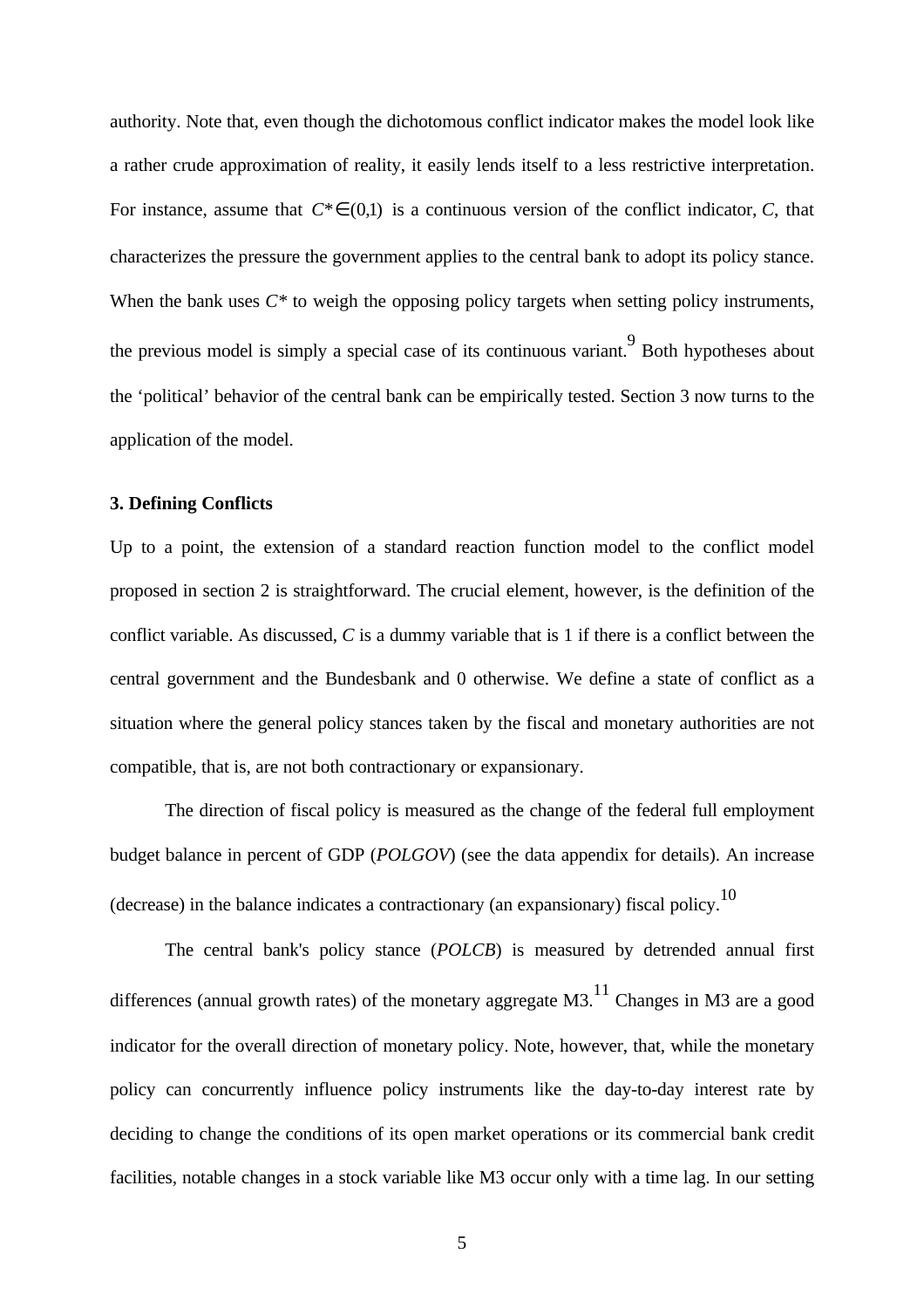this an advantageous characteristic of the series because we can imagine the Bundesbank conflicting with the government and at the same time yielding to the government by changing its current policy variables.

Having defined both *POLCB* and *POLGOV*, we compute *C* as

$$
C = \begin{cases} 0 & \text{if POLGOV} \cdot POLCB < 0 \\ 1 & \text{if POLGOV} \cdot POLCB > 0 \end{cases}
$$

that is, a conflict occurs and  $C = 1$ , if the government's full employment budget balance increases (decreases) and M3 increases (decreases) as well.

Alternatively to this symmetric specification of *C* based on Frey and Schneider (1981), we can imagine restricting conflicts to scenarios where the Bundesbank ran a contractionary course and the government increased its budget deficit. Even though it is not entirely clear why the government's reaction to monetary policy should be asymmetric, we will come back to this issue later.

With the transformation of *POLGOV* introduced above, we can calculate the dummy for monthly, quarterly, and annual data. Since we will later estimate the Bundesbank's reaction function with monthly data, increasing the frequency of *C* obviously has some benefits. On the other hand, data at higher frequencies contains more noise. Consequently, to be able to check the robustness of our results, we computed  $C$  for all three possible frequencies, i.e., monthly, quarterly, and annually.<sup>12</sup> In addition, we computed continuous versions of the different conflict indicators  $(C^*)$ . The procedure weighs the realizations of the *C* variables over time.<sup>13</sup> While this is not the same as actually evaluating the "size" of a conflict – which would require rather daring judgements concerning the absolute and relative influence of *POLGOV* and *POLCB* on a conflict variable – it comes close to it. The continuous conflict indicator does ignore short sign-reverting blips in both series and will be the higher, the longer a policy conflict lasts.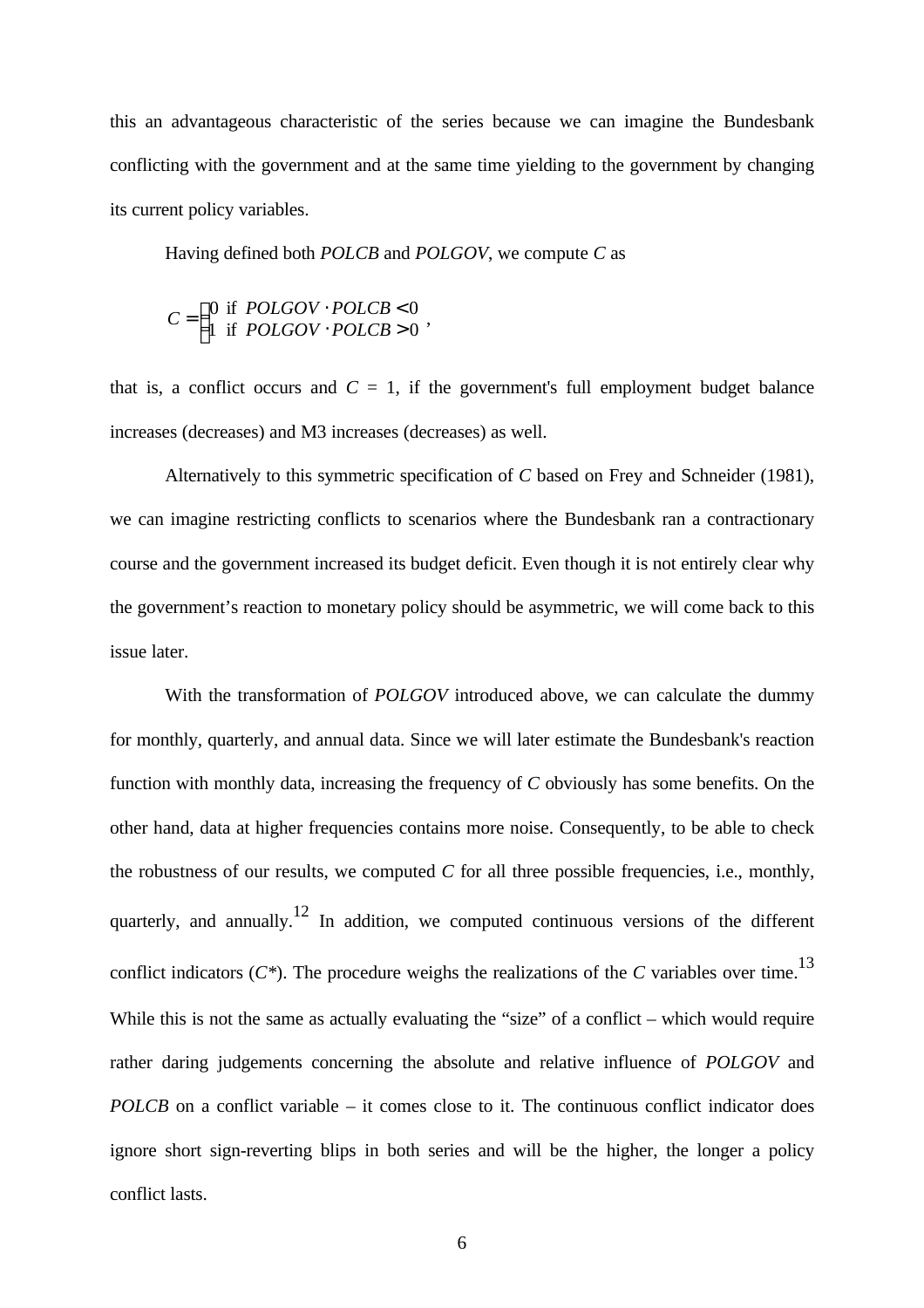Figure 1 introduces all conflict variables, where the permutations of the conflict indicators *C1*, *C2*, and *C3* (*C1\*, C2\*,* and *C3\**) represent the original (the continuous) series derived from annual, quarterly, and monthly observations. In what follows, we will limit ourselves to report results for the intermediate continuous case (*C2\**). In the majority of applications the outcomes are very robust across series'.<sup>14</sup>

# (Figure 1 about here)

It is interesting to note that the indicators are broadly consistent with the qualitative evidence on historical conflicts between the Bundesbank and the German central government (Holtfrerich 1988, Berger 1997a, Berger and De Haan 1997). The bank's public (and sometimes also quite fierce) quarrels with chancellors Konrad Adenauer in 1955/56, Ludwig Erhard in 1965, and Helmut Schmidt in 1980/81, as well as the policy controversy after German unification are reflected in the conflict indicators. They are not, however, merely a reflection of the central government's re-election constraint. Regressions of the variables on a set of pre-election dummies show upcoming elections to have a mostly positive impact on (the probability of) conflicts, but the coefficients are far from significant.<sup>15</sup>

#### **4. The Bundesbank's Policy Reaction Function with Conflicts**

Frey and Schneider (1981) tested their conflict model of central bank behavior with quarterly data for the period 1957 to 1977 for the German Bundesbank. We will extend their estimates in three directions. First, we will apply the model to the whole post-war period 1951 to 1994, taking care of the particularities of the Bretton Woods period as well as German unification. Second, wherever possible, we will use monthly data that is more likely to capture the short term reactions of monetary policy. Third, we will increase the number of target variables considered to capture the "ideology" of the Bundesbank by an indicator for real economic activity.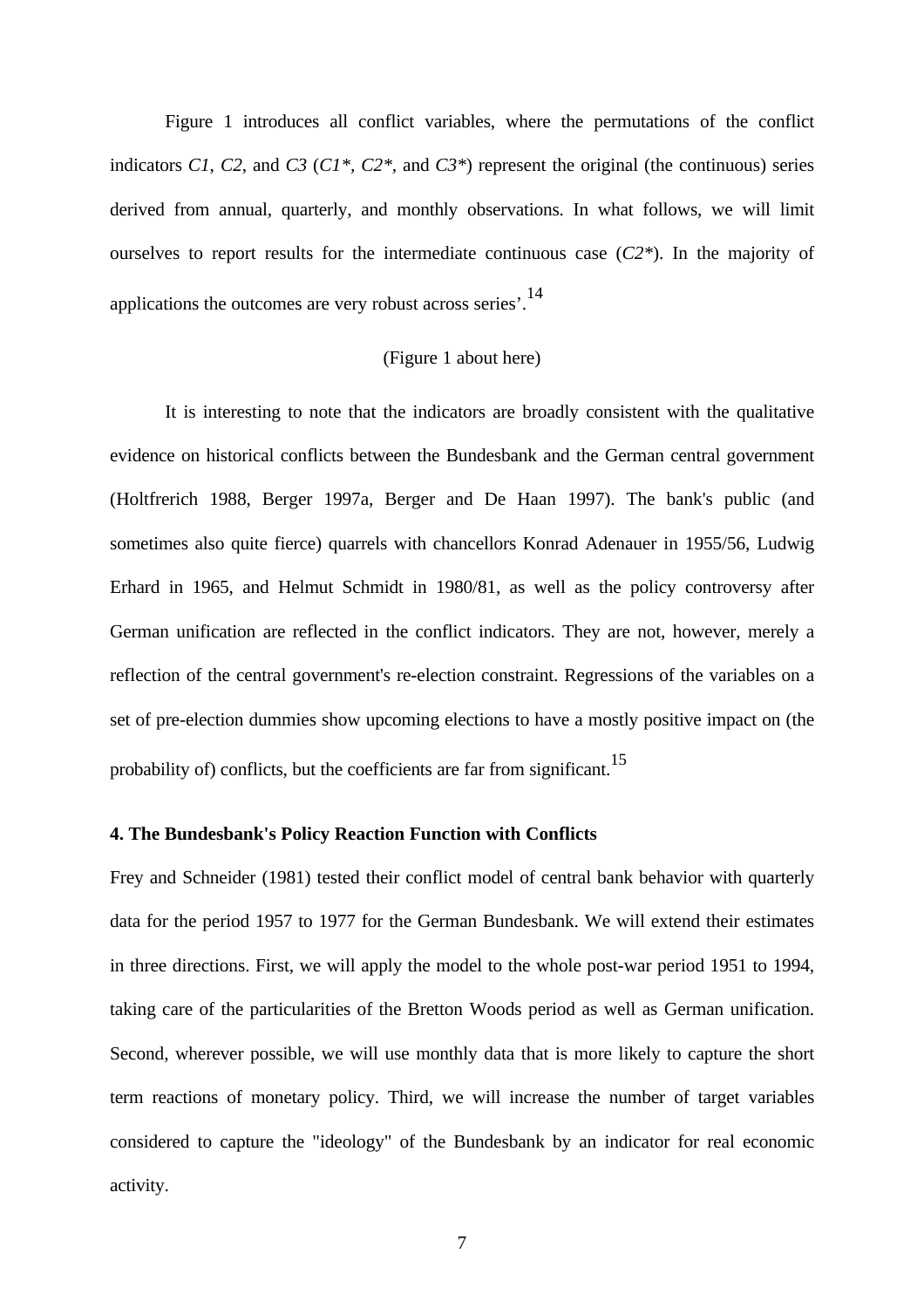Including the early 1950s is unproblematic, because the early Bundesbank, the *Bank deutscher Länder*, already closely resembled the later institution (Berger 1997a, 1997b). As to the turmoil of German (monetary) unification, it turns out that the introduction of simple dummy variable, *East*, 1 between 1990:06 and 1991:05 and 0 otherwise covers the particularities of the period quite well. For a set of Bundesbank policy instruments (*INSTR*) and conflict variables ζ, the model (ignoring the *East* dummy) is

(1) 
$$
INSTR_t = \alpha + \sum_{j=1}^p \beta_j INSTR_{t-j} + \gamma (1 - \zeta) \hat{\pi}_t + \eta (1 - \zeta) \hat{y}_t + \lambda \zeta POLGOV_t + u_t,
$$

 $\hat{\pi}$  is cpi inflation and  $\hat{y}$  is output growth (see the data appendix for details). The inclusion of the latter variable is standard in the recent literature (cf. Clarida and Gertler 1997). It might be interpreted as an – empirically well justified – inflation indicator.  $u_t$  is a random term that follows the usual assumptions. The economic variables and *POLGOV* will be instrumented by their own lagged values to take into account a two-period statistical lag. The AR-terms model the Bundesbank's smoothing of monetary policy. Woodford (1998) develops an argument why such inertia is optimal. Note that the AR-part is independent of ζ. The interpretation is that the government does share the bank's preference for interest rate smoothing.

For  $\zeta = 0$ , model (1) is reduced to a standard reaction function without a fiscal policy term. In the opposite case, when the Bundesbank faces a conflict with the government such that  $\zeta = 1$ , we expect it to follow the government's policy stance measured by *POLGOV*, the change in the fiscal surplus. For instance, the Bundesbank should decrease the day-to-day rate and aim at an expansionary policy when the government reduces its budget balance (increases its deficit). In this case,  $\lambda$  will be positive and significant. The interpretation for the continuous conflict variables,  $0 \le \zeta \le 1$ , is a straightforward extension of the discussion above. The cases  $\zeta = 0$ , 1 have already been covered. For a given intermediate level of government pressure,  $0 < \zeta < 1$ , we expect the central bank to take a more expansionary stance with a lower inflation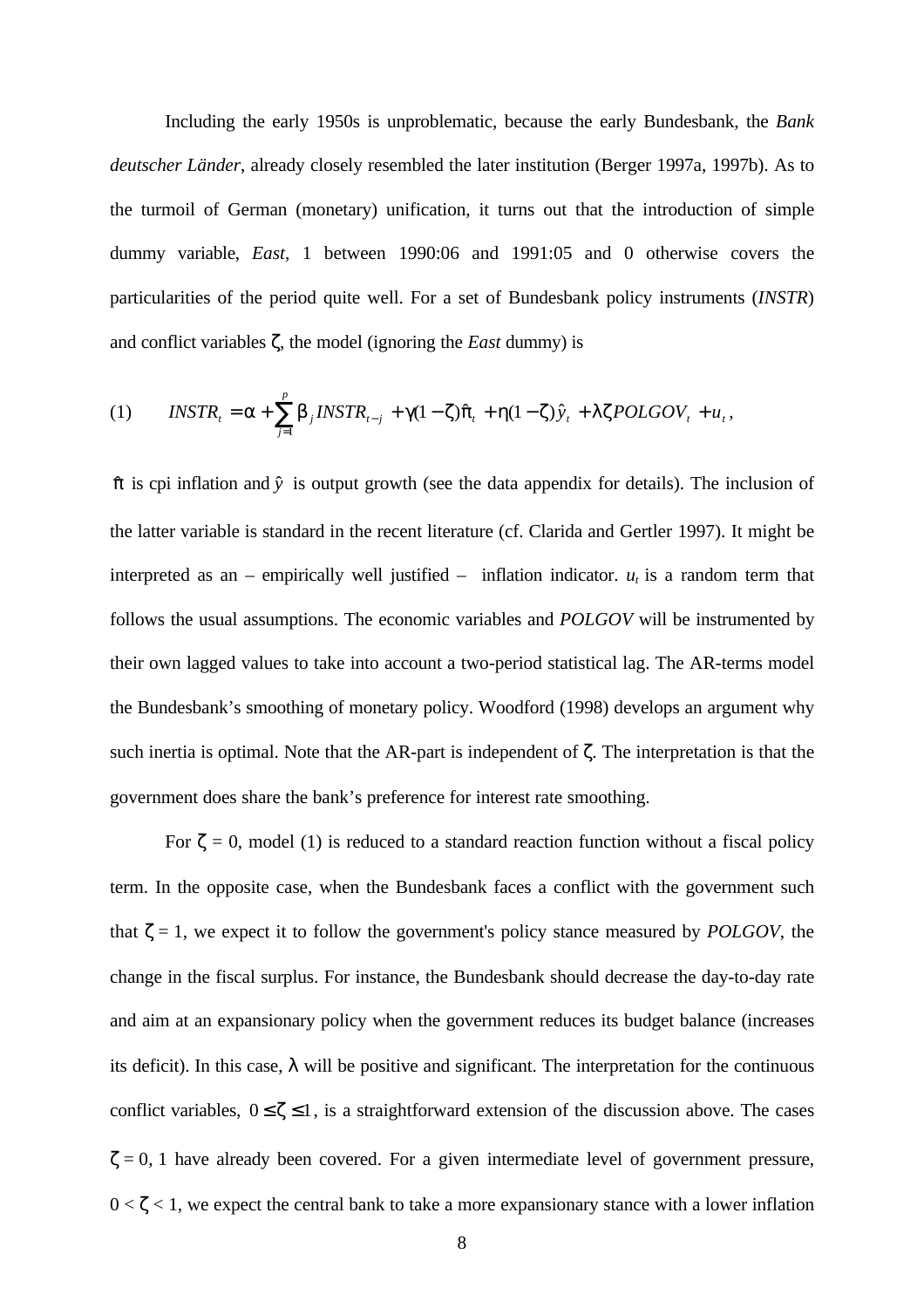or a decline in real economic activity, just as in the non-continuous case. Similarly, the model predicts a significant and positive coefficient for ζ *POLGOV*.

We apply equation (1) to four different policy variables: the day-to-day rate (*i*), the discount rate (*d*), the lombard rate (*l*), the rate the Bundesbank charges for lending in addition to allowed discount lending, and the minimum reserve requirements for large commercial banks (*mr*, in percent) (see data appendix). Figure 2 shows the time path of these instruments from 1951:01 to 1994:12. Obviously, the rates set directly by the Bundesbank, *d*, *l*, and *mr*, are less volatile than *i*. On the other hand, *i* moves broadly in line with the Bundesbank rates. As for *mr*, the Bundesbank seems to have made less active use of this instrument most of the time and it more or less stopped employing the minimum reserve as an active policy instrument in the early 1980s. We will restrict our analysis accordingly.

### (Figure 2 about here)

The estimation period for all instruments except minimum reserve requirements starts in January 1951 and ends in December 1994, including 528 observations on monthly data. The sample considered in the case of *mr* ends in December 1981, including 372 observations on monthly data. All estimates are by TSLS.

#### (Table 1 about here)

Table 1 presents the results for  $\zeta = C2^*$ . As already mentioned, our findings are quite robust both in quantitative and statistical terms over the different continuous and noncontinuous variants of ζ. Especially, they do not depend on the transformation of the fiscal variables into quarterly values which allows us to exploit the higher frequency of the monetary and real data involved.<sup>16</sup> Across all instruments, the role of the AR-part remains both highly significant and strong. Columns 2 to 4 also show that, if  $0 \leq \zeta < 1$ , that is, in the absence of policy conflicts or for a sufficiently small level of government pressure, the Bundesbank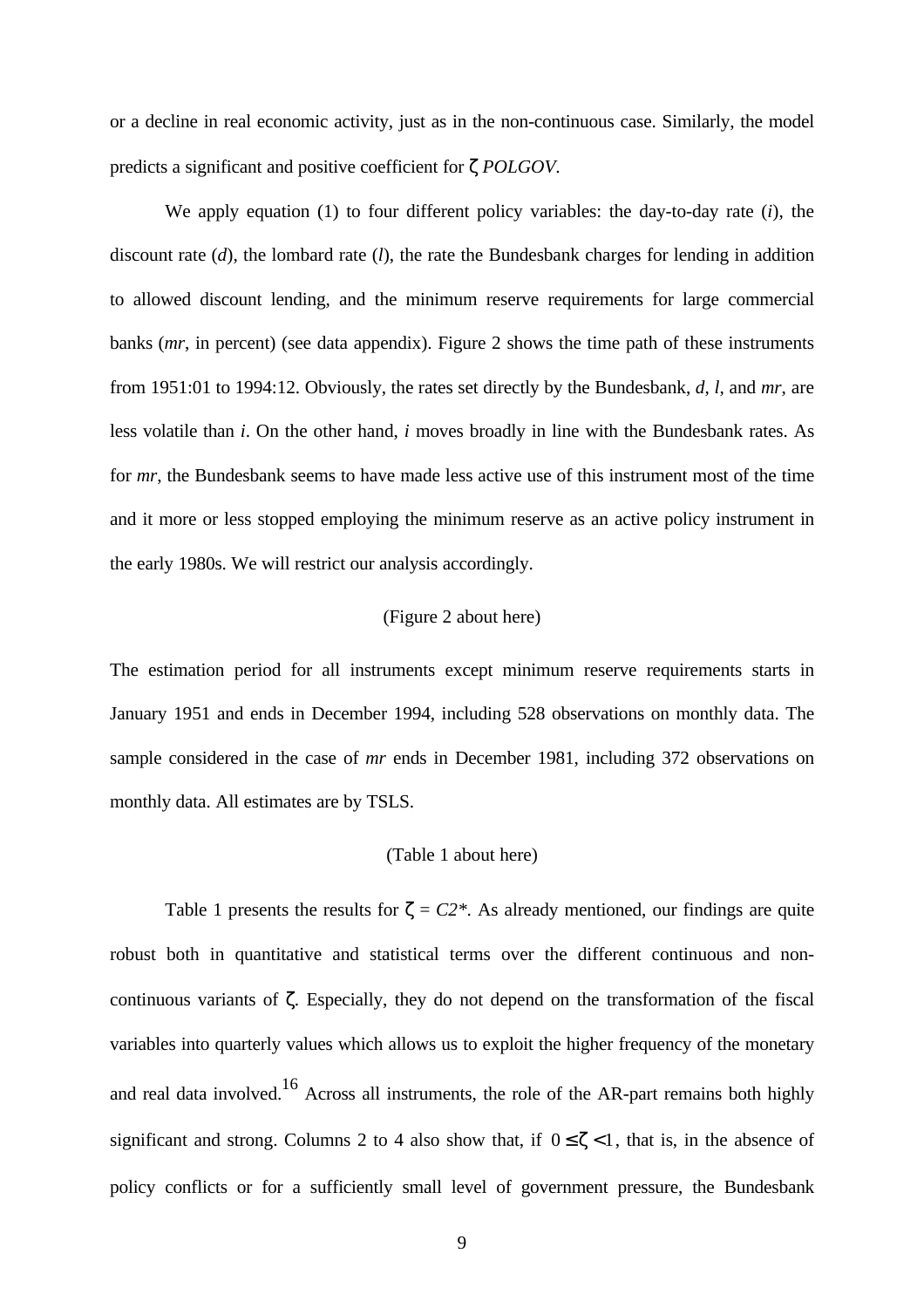reacted to higher (lower) real growth rates with contractionary (expansionary) changes of its instruments. For all instruments the estimated coefficients are positive and significant.<sup>17</sup> The Bundesbank also fought higher inflation by raising interest rates and reserve requirements, even though only the estimated coefficient for the day-to-day rate is significant at conventional levels. One interpretation is that, as already hinted, real growth might be an intermediate target for an anti-inflationary policy. This result is stable across various specifications and replicates very well the outcome of models that incorporate more or less complicated computations of forward-looking expectations for both variables (Clarida and Gertler 1997, Bernanke and Mihov 1997, Berger and Woitek 1997a).<sup>18</sup>

The fifth row in Table 1 reports the coefficients and significance levels of ζ *POLGOV*. Most coefficients are at least marginally significant and exhibit a positive influence on the RHS variables. That is, in times of conflicts with the government or for a given non-zero level of government pressure ( $0 < \zeta \le 1$ ), the Bundesbank adopted a monetary policy that was more in line with the direction taken by the government. Take the examples of the day-to-day-rate and the discount rate. In case of a full blown conflict, i.e.  $\zeta = 1$ , we would expect these variables to increase by 1.42 and 0.56 percentage points, respectively, when *POLGOV* increases by one standard deviation (or about half a percentage point<sup>19</sup>). Lower values of  $\zeta$  will create smaller deviations from the bank's first best policy. In the absence of any policy conflict with the government ( $\zeta = 0$ ) the Bundesbank pursued its own targets and raised the discount rate with the rate of output growth and inflation. When there was higher government pressure, however, the bank partly accommodated the government's policy stance.

As argued in Section 2, the assumption that the political constraint captured in the conflict variable always dominates both the economic and the institutional constraints may be too strong. Therefore, in a second extension of the original Frey/Schneider model, we include the US federal funds rate  $(i^{USA})$  as a proxy variable for both the economic and the external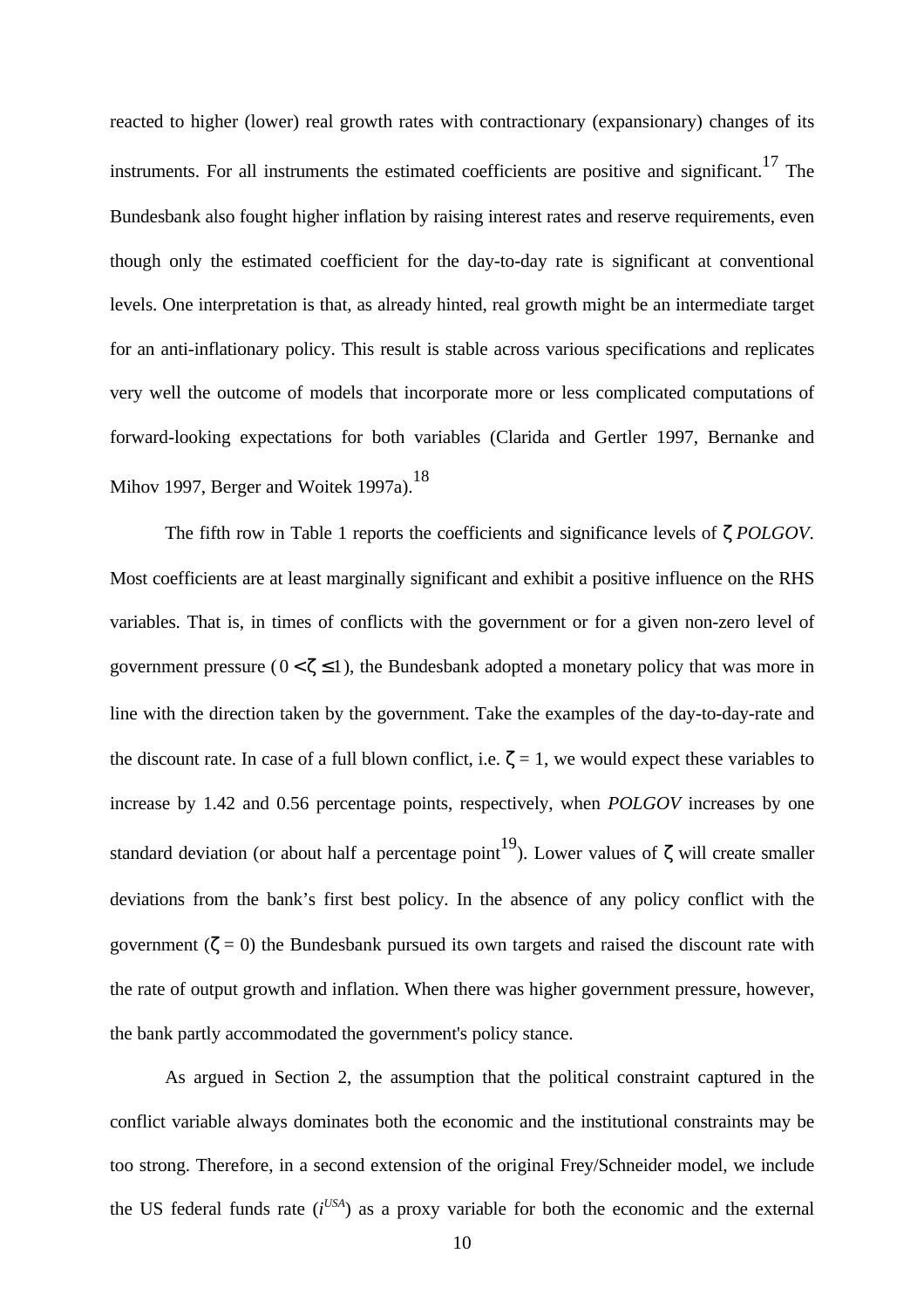influences the Bundesbank might have faced. The US short term interest rate is a good indicator of the forces prevailing on the world money market and it should also describe the policy line of the anchor country of the Bretton Woods system. *i*<sup>USA</sup> is assumed to have influenced the Bundesbank's behavior independent of the occurrence of policy conflicts with the government. Therefore we expect interest rates as well as minimum reserve requirements to be positively correlated with the US rate. The following model is estimated:

(2) 
$$
INSTR_t = \alpha + \sum_{j=1}^p \beta_j INSTR_{t-j} + \delta i_t^{USA} + \gamma (1 - \zeta) \hat{\pi}_t + \eta (1 - \zeta) \hat{y}_t + \lambda \zeta POLGOV_t + u_t.
$$

Table 2 present the results setting, again,  $\zeta = C2^*$ .

#### (Table 2 about here)

The federal funds rate had the expected significant positive, albeit small, impact on the interest rate instruments. It is also highly significant. Only *mr* did not react to  $i^{USA}$  (column 5). In general, the results do not change fundamentally. Note, however, that the short term policy reaction explained by the non-endogenous variables increases (up to 11 percent) and that the impact of ζ *POLGOV* is larger than in Table 1. Also, with the exception of *mr*, all conflict terms are now significant at conventional levels.<sup>20</sup>

#### (Table 3 about here)

Table 3 puts the results further into perspective. We find, for instance, that for model (1) the change in the day-to-day rate provoked by a one standard deviation increase in *POLGOV* in case of a full conflict  $(\zeta = 1)$  is about 27 percent of the average level of the dayto-day-rate in the sample period. Alternatively, if we measure the impact against the interest rate level during the 1990-94 contractionary period, the figure is about 22 percent. The respective numbers for model (2) are larger, about 35 and 28 percent, respectively. The effects of policy conflicts on the Bundesbank's other instruments are somewhat lower, but still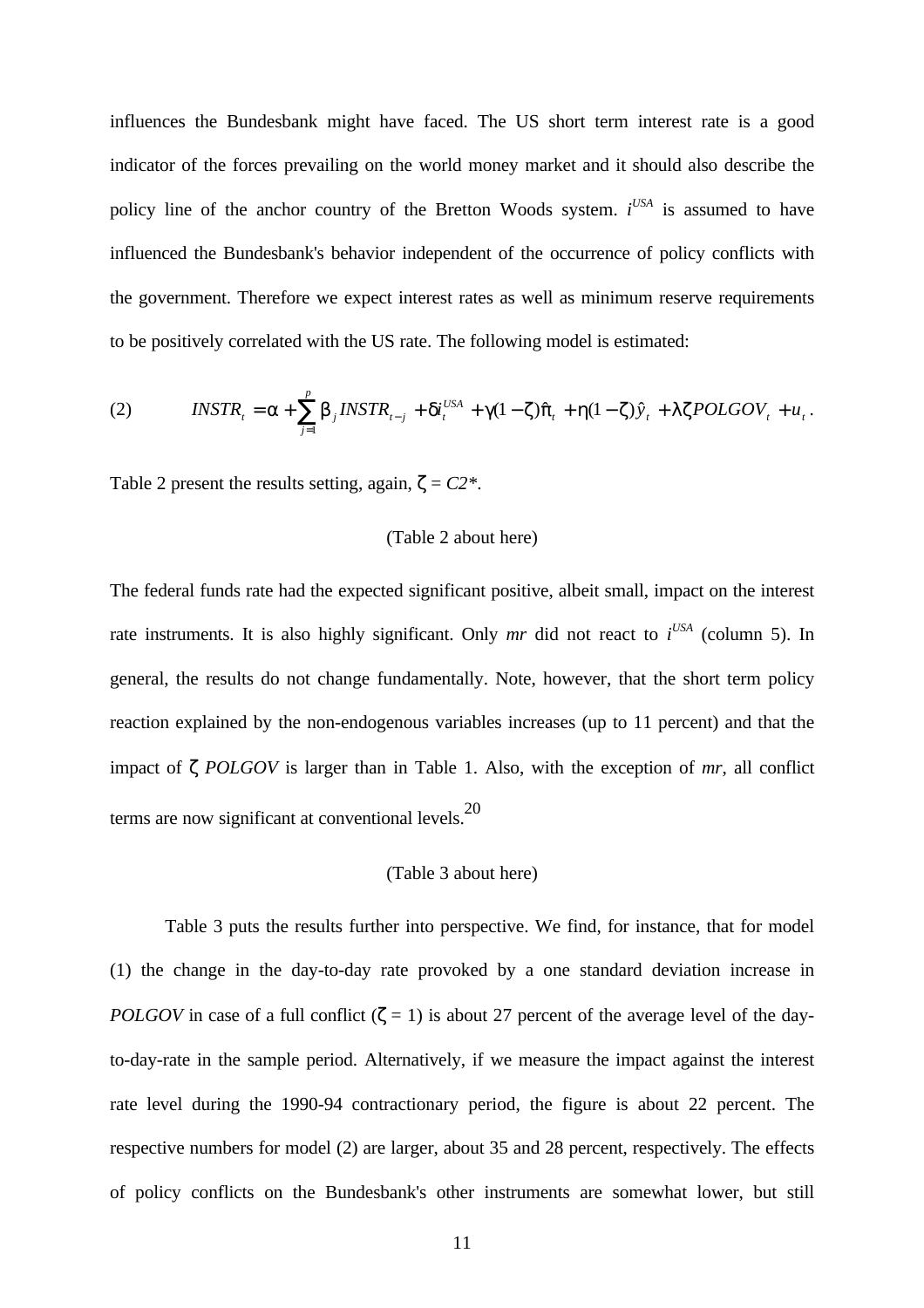marked. We conclude that the Bundesbank's reaction to conflicts with the German government was all but negligible and that ignoring the notion that the government did not necessarily overrule the external constraints (or did force the Bundesbank to ignore basic market forces) introduces a negative bias into the estimated conflict variable.

# **5. Asymmetric Policy Conflicts: the "Too Conservative" Bundesbank**

It can be argued that the symmetric conflict concept applied by Frey and Schneider (1981) is not a good description of reality – at least not a very intuitive one. What, if conflicts only occur in cases where the Bundesbank ran a contractionary course and the government revealed a preference for expansion? To investigate this notion, we define an asymmetric conflict variable, *CX*, such that

$$
CX = \begin{cases} 1 & \text{if } POLGOV < 0 \text{ and } POLCB < 0 \\ 0 & \text{otherwise} \end{cases}.
$$

Computing *CX*, we find that almost 6 out of 10 conflicts, as measured by the symmetric Frey/Schneider approach, drop out of the picture because they are based on central bank behavior that is "not conservative enough" by the standards of the government's fiscal stance. The intuitively more appealing case of policy inconsistencies caused by "too conservative central banking" captured in *CX* accounts for about 41% of all conflicts. The question is whether the Bundesbank behaved differently if we focus on these conflicts alone. Table 4 reports the results for the extended model (2) and the continuous version of  $CX$  (or  $\zeta = CX2$ <sup>\*</sup> in the notation introduced in Section 2).

# (Table 4 about here)

If anything, the outcome based on the asymmetric conflict definition builds an even stronger case for the model than the findings in the previous section: all conflict terms are larger and, with the exception of the minimum requirements, *mr*, which now border marginal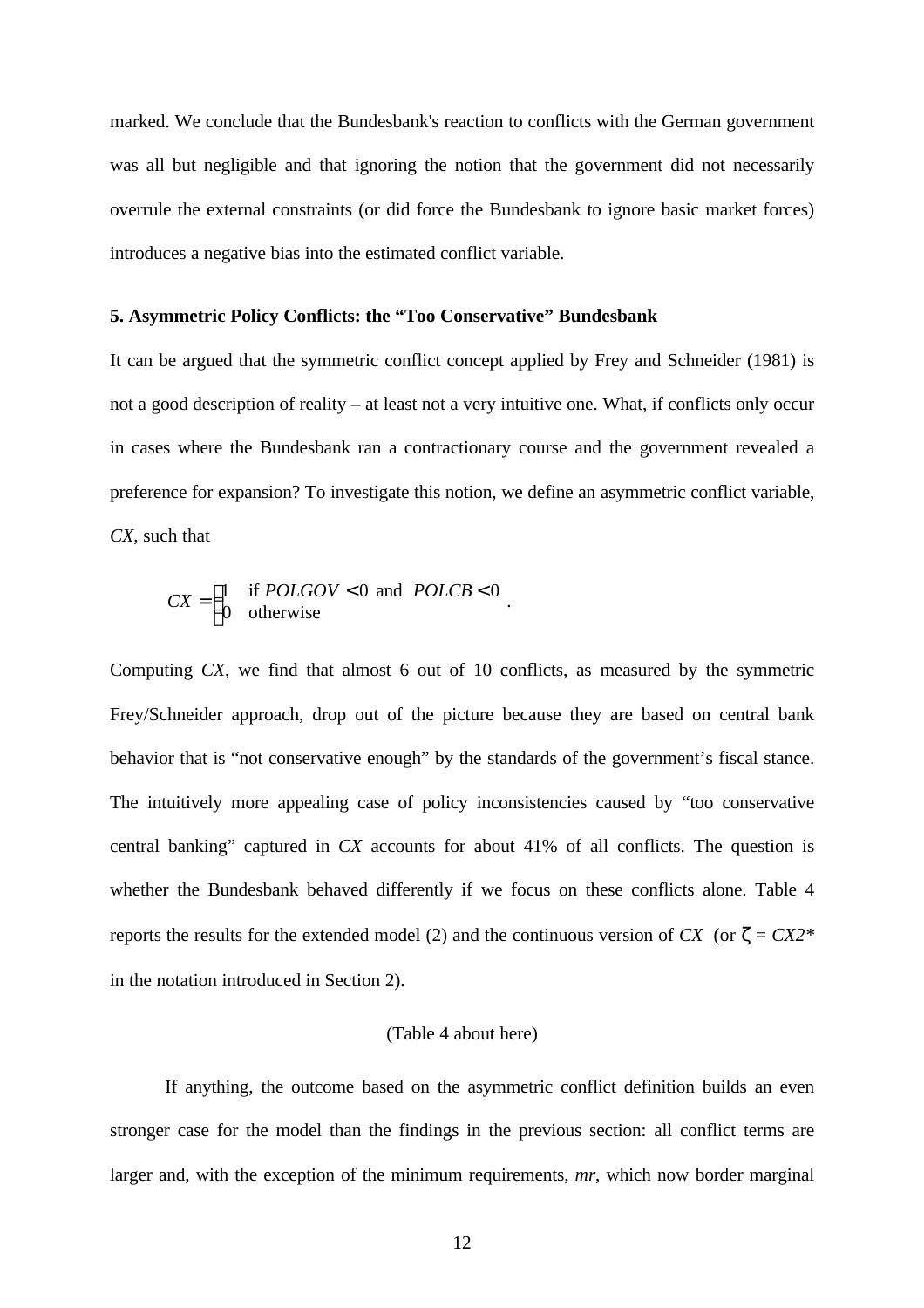significance, significant on conventional levels. Turning to the Bundesbank's policy in the absence of policy inconsistencies, we find that output growth and cpi inflation have a more pronounced effect on policy both in quantitative and statistical terms compared to Table 2. Obviously, the results presented in the last section do not stem from the fact that the definition of policy conflicts is a symmetric one.

# **6. External Constraints**

There is another issue that warrants some discussion. As a matter of fact, simply introducing the US short term interest rate into the model to capture the external policy constraints of the Bundesbank ignores the effects the exchange rate regime has on the government. Berger (1997a) has argued that, during the "hard period" (Obstfeld 1993) of the Bretton Woods system in the 1960s, the exchange rate constraint often bound the executive as well. For instance, prior to the appreciation of the D-Mark in early 1961, high inflation rates and a Bundesbank rendered helpless by heavy capital inflows induced the government to implement contractionary measures while the bank continued to follow an expansionary path. Thus, even though the various ζ indices signaled a conflict during this episode, the Bundesbank had reason not to react. In a way, the fixed exchange rate system worked as an external commitment technology that further helped to insulate the Bundesbank from political pressure. If the example referred to above stands for a systematic effect, it might be worthwhile to check our previous results for their robustness. To that end, we re-estimate the Bundesbank reaction function with the model

$$
INSTR_t = \alpha + \sum_{j=1}^p \beta_j INSTR_{t-j}
$$
  
(3)  

$$
+ (1 - BW)[\delta i_t^{USA} + \gamma(1 - \zeta)\hat{\pi}_t + \eta(1 - \zeta)\hat{y}_t + \lambda \zeta POLGOV_t] +
$$
  

$$
+ BW[\delta i_t^{USA} + \gamma(1 - \zeta)\hat{\pi}_t + \eta(1 - \zeta)\hat{y}_t + \lambda \zeta POLGOV_t] + u_t,
$$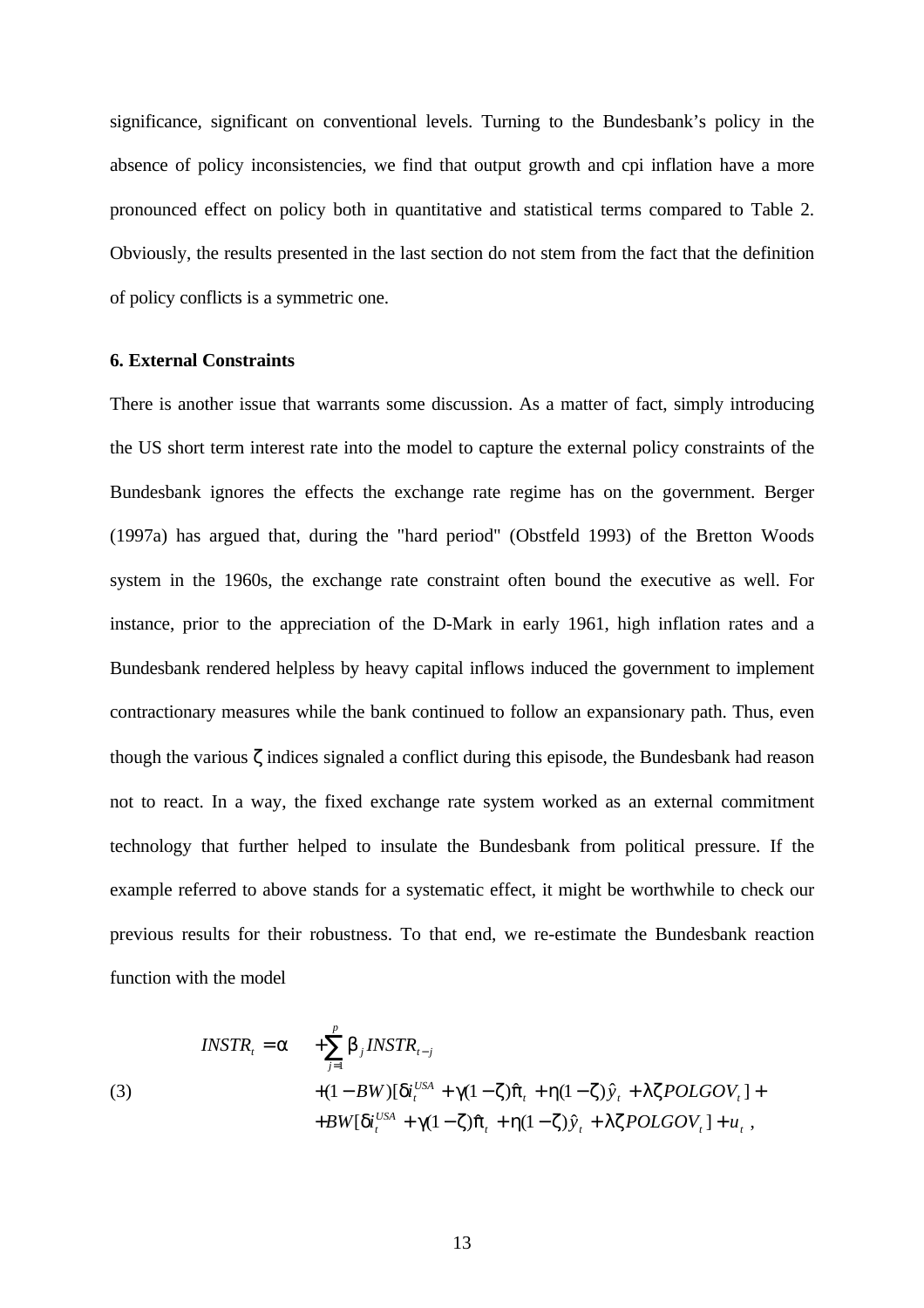where *BW* is a dummy variable that is 1 from January 1959, when the D-Mark first became fully convertible, to March 1973, when the Bretton Woods system was finally abandoned, and 0 otherwise.<sup>21</sup> Since the Bundesbank was the – unconstrained – anchor country of the various European exchange rate systems after 1973, we need not repeat this exercise for the post-Bretton Woods period. Table 5 present the results for the policy variables introduced above and the symmetric version of the conflict variable,  $\zeta = C2^*$ . We find similar results for the asymmetric case.<sup>22</sup>

### (Table 5 about here)

As expected, the US interest rate is more important for German monetary policy within the Bretton Woods period.<sup>23</sup> But the most notable difference between both periods is that the coefficients for ζ *POLGOV* lose their statistical and quantitative weight within the "hard" Bretton Woods system. None of the estimates is significant. In contrast, the results outside the period of fixed exchange rates closely resemble the ones for the entire sample (see above). This indicates that the conflict hypothesis does fit the Bretton Woods period less well than periods with flexible exchange rate regimes. Obviously, the commitment to fix exchange rates prevents differences in policy to become policy conflicts. This is an important qualification of the findings reported above.<sup>24</sup> However, as the inclusion of the Bretton Woods period in the overall sample should bias the impact of ζ *POLGOV* downwards rather than upwards, the results reported previously appear to be even stronger.

# **7. The Bundesbank's Policy Reaction in a Simple Dynamic Context**

It should be clear from the outcomes presented in the previous sections that the Bundesbank, even though its reputation for putting a lid on inflationary pressures is well deserved, did not operate in political vacuum. Measuring conflicts between the government and the central bank as opposing policy stances, we find that the Bundesbank at times yielded to the government.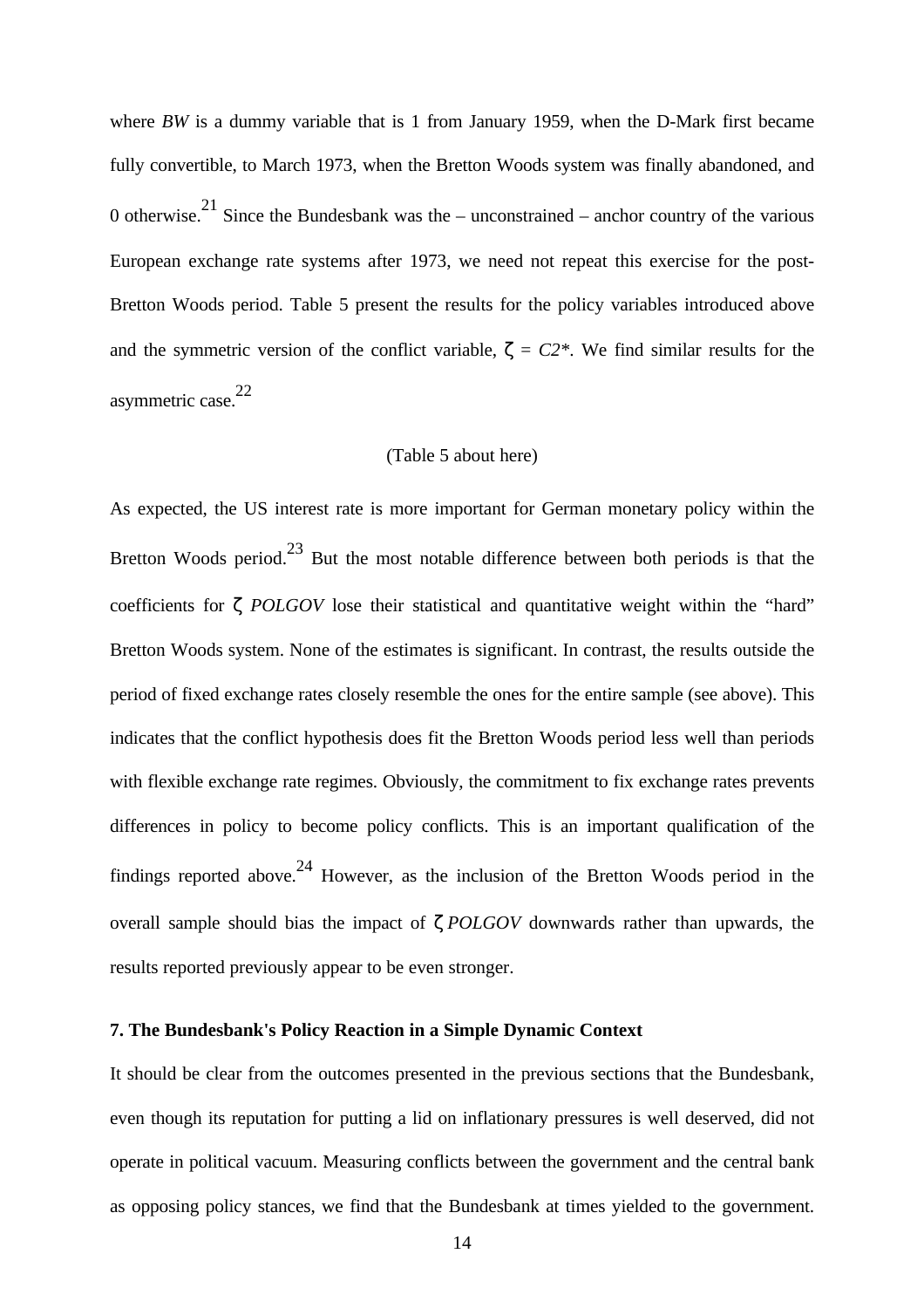However, it is also obvious that the bank's short term reaction was constrained by smoothing considerations. The question remains whether the Bundesbank reacted faster to economic or political variables. It would also be helpful to know the extent to which the impact of policy instruments on the bank's target variables had repercussions for the reaction function. A simple way to illustrate the dynamics of the bank's reaction are impulse response functions derived with the help of VAR model. We estimate the following model:

(4) 
$$
\mathbf{x}_t = \sum_{j=1}^{12} \mathbf{A}_j \mathbf{x}_{t-j} + \mathbf{B} \mathbf{z}_t + \varepsilon_t.
$$

The VAR models the relationship between each variable and the lagged variables of the system and the relationship between each variable and the other current variables.  $\mathbf{x}_t$  is a (5 x 1) vector defined as  $\mathbf{x}_t = (i_t^t)$  $U_s^{USA}$ ,  $(1-\zeta)\hat{\pi}_t$ ,  $(1-\zeta)\hat{y}_t$ ,  $\zeta POLGOV_t$ ,  $i_t$ <sup>T</sup>. We include 12 lags of each variable.  $\bf{A}_j$  are the (5 x 5) - parameter matrices of the VAR-part.  $\bf{z}_t = (1, East_t, rpi_t, e_t, BW_t, i_t)$ *USA* , *BW<sub>t</sub>*  $e_t^{nom}$ )<sup>T</sup> is a (6 x 1) - vector that contains variables assumed to concurrently influence  $\mathbf{x}_t$  at period *t* according to the time invariant (5 x 6) - coefficient matrix **B** . Following Berger and Woitek (1997a), we include in **z***t* a constant, a dummy variable *East* for monetary unification, the growth rates of the German commodity price index (*rpi*), the trade weighted real exchange rate of the DM against 18 industrial nations (foreign currencies per D-Mark, *e*), and the federal funds rate as well as nominal trade weighted exchange rate of the DM multiplied by a time dummy for the "hard period" of the Bretton Woods system (*BW*  $i^{USA}$  and  $BW e^{nom}$ ) (see the data appendix for details). The latter variables are supposed to capture the particularities of the fixed exchange rate system in this model.  $i^{USA}$  is an indicator for the monetary policy conducted by the dominant central bank in the fixed exchange rate system, that of the US. We expect the funds rate to have a contemporaneous and positive effect on the day-to-day rate during the "hard period" of the system. As nominal appreciation of the D-Mark, for instance in 1961, 1969, and 1971, gave the Bundesbank some leeway to raise its own interest rate, we anticipate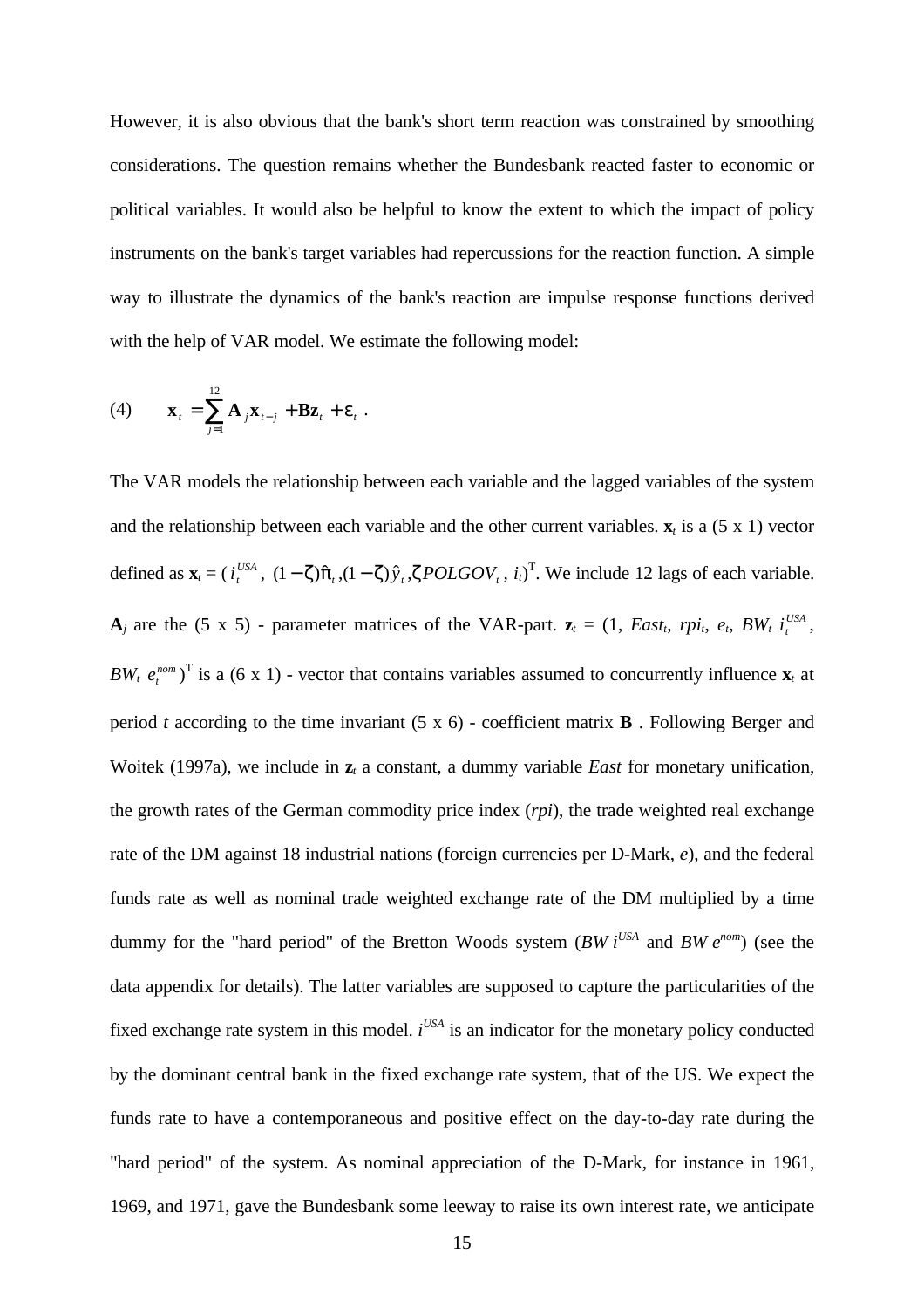$e^{nom}$  to have a positive impact on the short term interest rate as well.  $\varepsilon_t$  is a vector of disturbances following the usual assumptions.

The contemporaneous results of the model are as expected.<sup>25</sup> To illustrate its dynamic properties, we computed the impulse response functions for the day-to-day rate  $i_t$ , assuming the order *i t*  $\int_{t}^{USA}$ ,  $(1-\zeta)\hat{\pi}_t$ ,  $(1-\zeta)\hat{y}_t$ ,  $\zeta \text{POLGOV}_t$ ,  $i_t$ . Figure 3 presents the results.

# (Figure 3 about here)

As could be guessed from the single-equation results in the previous section, the Bundesbank's reaction to an unexpected rise in inflation during times without conflicts were positive but far from significant (middle figure). There is only a mild increase in the day-to-day rate with a maximum about 6 months after the shock, even though our VAR model incorporates a much more extensive lag structure than the models employed above. The reaction to positive shocks from the real side of the economy was much stronger and at least borders significance (top figure). The positive reaction sets in after about a month, climbs steadily (reflecting the adjustment costs discussed above) and reaches a maximum after about 12 months. Since prices tend to increase as the real economy heats up, this result should be interpreted as the Bundesbank acting to prevent imminent inflationary pressure.

Interestingly, the Bundesbank's dynamic reaction to sudden contractionary increases in the central government's budget balance in times of conflict (bottom figure) was different from its reaction to economic shocks. On the one hand, the overall impact of a policy conflict seems to be stronger both in statistical and quantitative terms. On the other, the Bundesbank was much slower in responding to political shocks. It is not before 6 months after the occurrence of a shock in ζ *POLGOV* that the central bank began to accommodate the fiscal policy stance. And the reaction reached its maximum after about 24 months, when the equivalent response to real economic shocks had already well faded out. From this we conclude that the Bundesbank,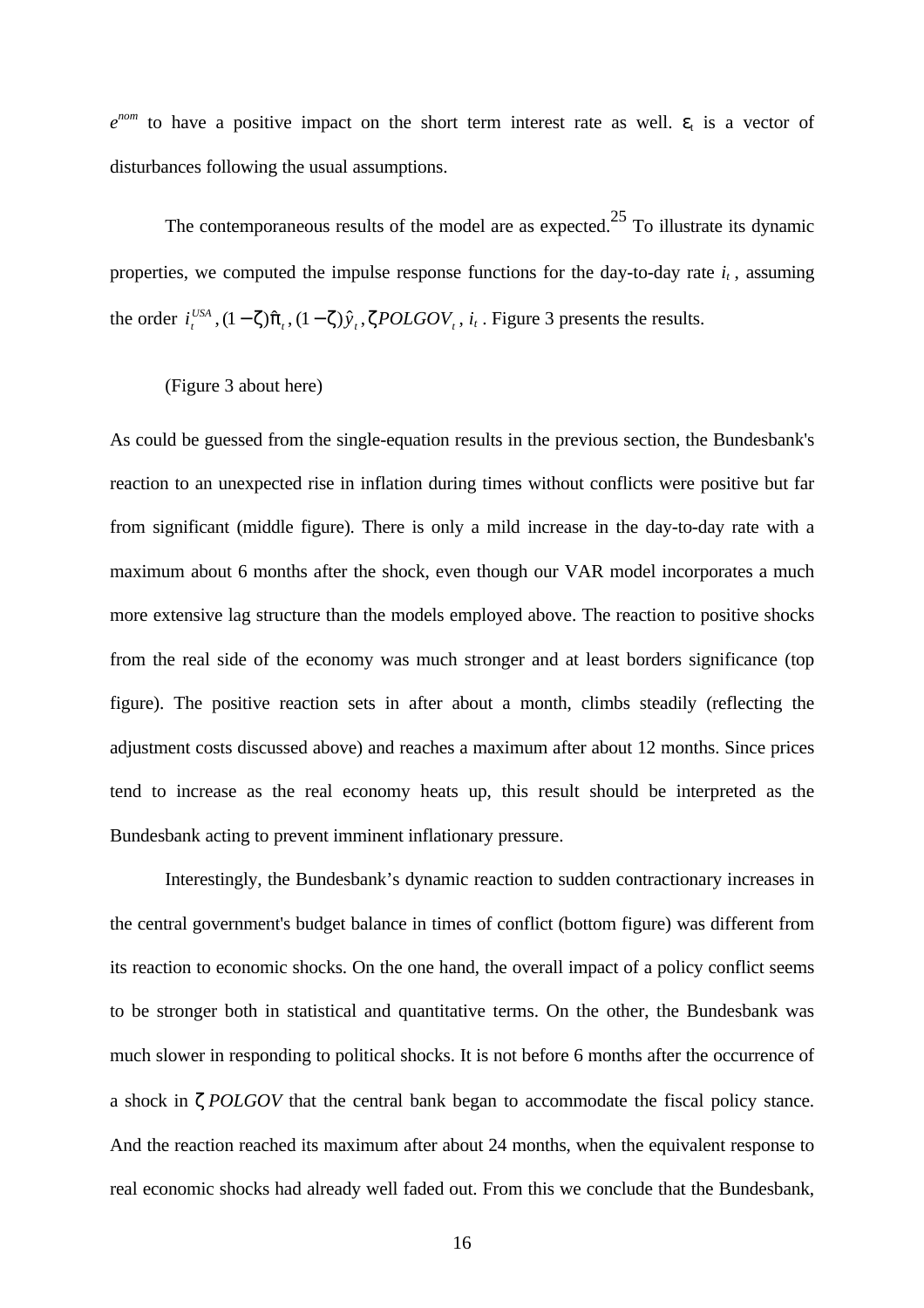even though it reacted to political pressures, did so with a certain reluctance. A possible interpretation of this result is that the option value of waiting before adjusting to an indication of a policy conflict is larger than with economic variables. Adjustment costs could be higher either because the conflict variable is more volatile than economic targets or, not unlikely, because there are additional political costs – such as loss of reputation or loss of support from the financial sector – the Bundesbank faced when giving in to the government. In other words, it took a permanent and notable change in the Bundesbank's political constraint to make it yield in a policy conflict. This is a plausible reading of the evidence, as we hardly expect the central bank to react to every small blip in the time path of fiscal policy.

#### **8. Conclusion**

The Euro, Europe's new currency, is controlled by a central bank that has largely been modeled on the German Bundesbank. However, while the Bundesbank is well known for its inflation-averse monetary policy, there is still much to be learned about its actual relationship with the German government. Arguably, it had reason to yield to the government at times, because the government's legislative majority could have robed the bank of its independence. This can hardly happen to the ECB, whose status is based on the unanimous consent of the members of the monetary union. If, however, the Bundesbank was less immune to political pressure than is commonly thought and, therefore, the ECB is more independent than its role model, the architects of EMU might well get more than they have bargained for. If this view is correct, the early years of the new institution could be marked by potentially harmful political turbulence, as some EMU members might refuse to accept the rule of a central bank that is "too independent" and conservative.

Following methods established by Frey and Schneider (1981), we show that the Bundesbank was indeed not totally independent of political pressure. At the core of our empirical investigation is a measure of policy conflicts based on revealed preferences of both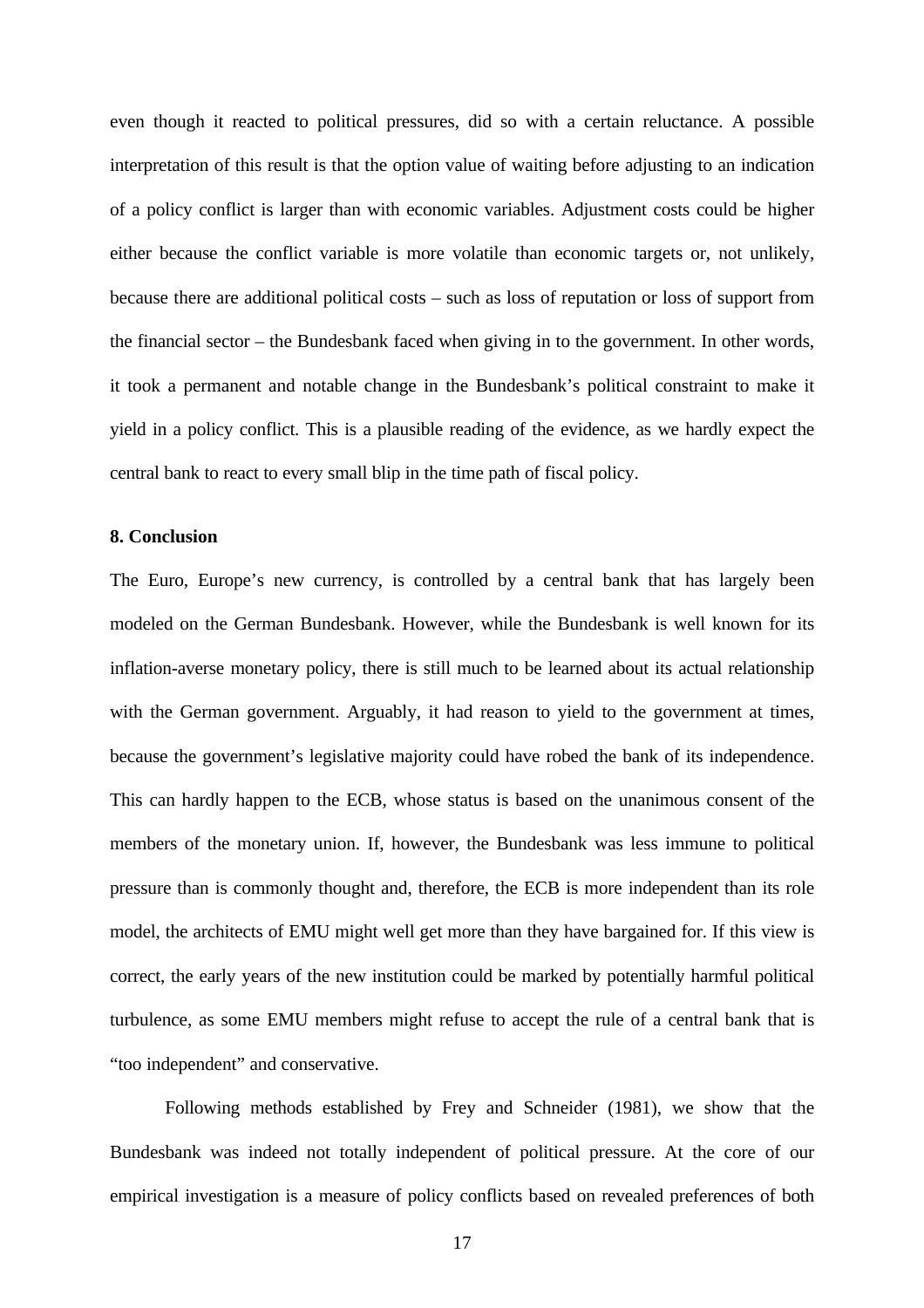actors, that is on actual fiscal and monetary policy. While this is not the only possible conflict indicator, it is a plausible one. The estimated model assumes that the Bundesbank more or less followed its own anti-inflationary agenda in normal times but mitigated its policy stance when the government increases its pressure in times of conflict. As should be expected, in the period January 1951 to December 1994 when there was a state of no-conflict or low government pressure, the Bundesbank reacted to higher (lower) real growth rates and inflation with contractionary (expansionary) changes in its instruments. However, when there was a conflict between the Bundesbank and the government (or high government pressure), the Bundesbank at least partially accommodated the opposing policy stance. This is true for all its instruments (with some exceptions for minimum reserve requirements), a range of variants of the conflict indicator, and alternative specifications of the underlying reaction function for monetary policy (that, e.g., control for the particularities of the Bretton Woods period). There is some evidence that the Bundesbank did not respond to every small indication of conflict with fiscal policy and that it took a permanent and serious change in the Bundesbank's political constraint to make it yield in a policy conflict. Overall, however, we have reason to conclude that the German central bank compromised during conflicts with the government more often than not. In other words, the Bundesbank did not operate in a political vacuum.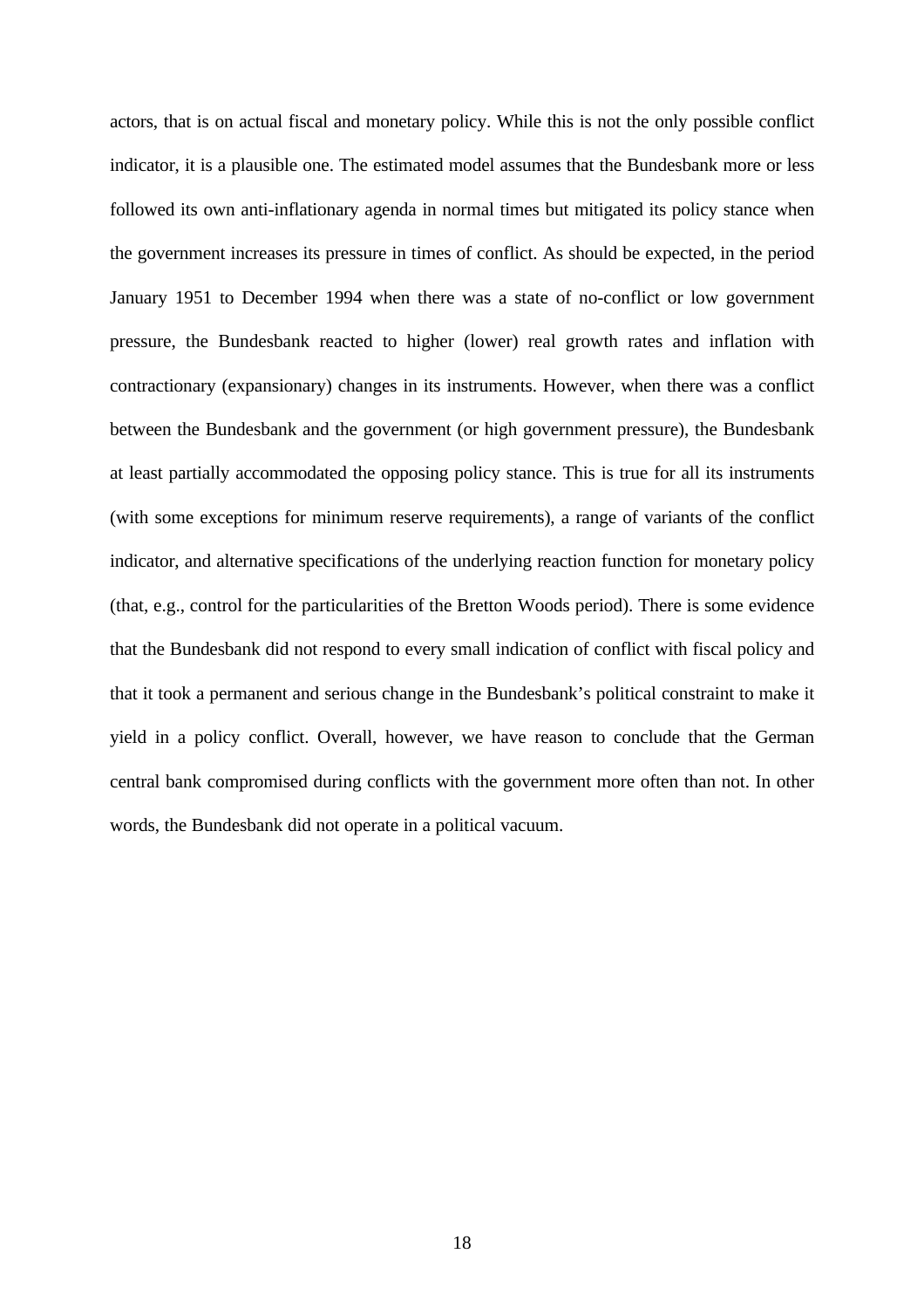### **References**

- Alesina, A., Cohen, G. D. and Roubini, N. (1992), "Macroeconomic Policy and Elections in OECD Democracies", *Economics and Politics*, 4: 1–30.
- Basler, H.-P. (1978), "Wirtschaftspolitische Zielpräferenzen in der Geldpolitik der BRD: Eine empirische Analyse des Verhaltens der Deutschen Bundesbank für die Zeit von 1958 – 1974", *Kredit und Kapital*, 11, 1: 84–108.
- Berger, H. (1997a), "The Bundesbank's Path to Independence: Evidence from the 1950s", *Public Choice*, 93: 427–53.
- –– (1997b), *Konjunkturpolitik im Wirtschaftswunder, Handlungsspielräume und Verhaltensmuster von Bundesbank und Regierung in den 1950er Jahren*, Tübingen: Mohr (Paul C. Siebeck).
- Berger, H. and De Haan, J. (1997), "A State within the State? An Event Study on the Bundesbank", *CES Discussion Paper*, 131 (forthcoming in *Scottish Journal of Political Economy*)
- Berger, H. and Woitek, U. (1997a), "Economics or Politics: What Drives the Bundesbank?", Princeton University, November, mimeo.
- –– (1997b), "Searching for Political Business Cycles in Germany?", *Public Choice*, 91, 2: 179–97.
- –– (1997c), "How Opportunistic Are Partisan German Central Bankers: Evidence on the Vaubel Hypothesis", *European Journal of Political Economy*, 13, 4: 807–22.
- Bernanke, B. S. and Mihov, I. (1997), "What Does the Bundesbank Target?", *European Economic Review*, 41, 6: 1025–53.
- Borins, S. F. (1972), "The Political Economy of 'the Fed'", *Public Policy*, 20, 1: 174–198.
- Christian, J. W. (1968), "A Further Analysis of the Objectives of American Monetary Policy", *Journal of Finance*, 23, 3: 465–77.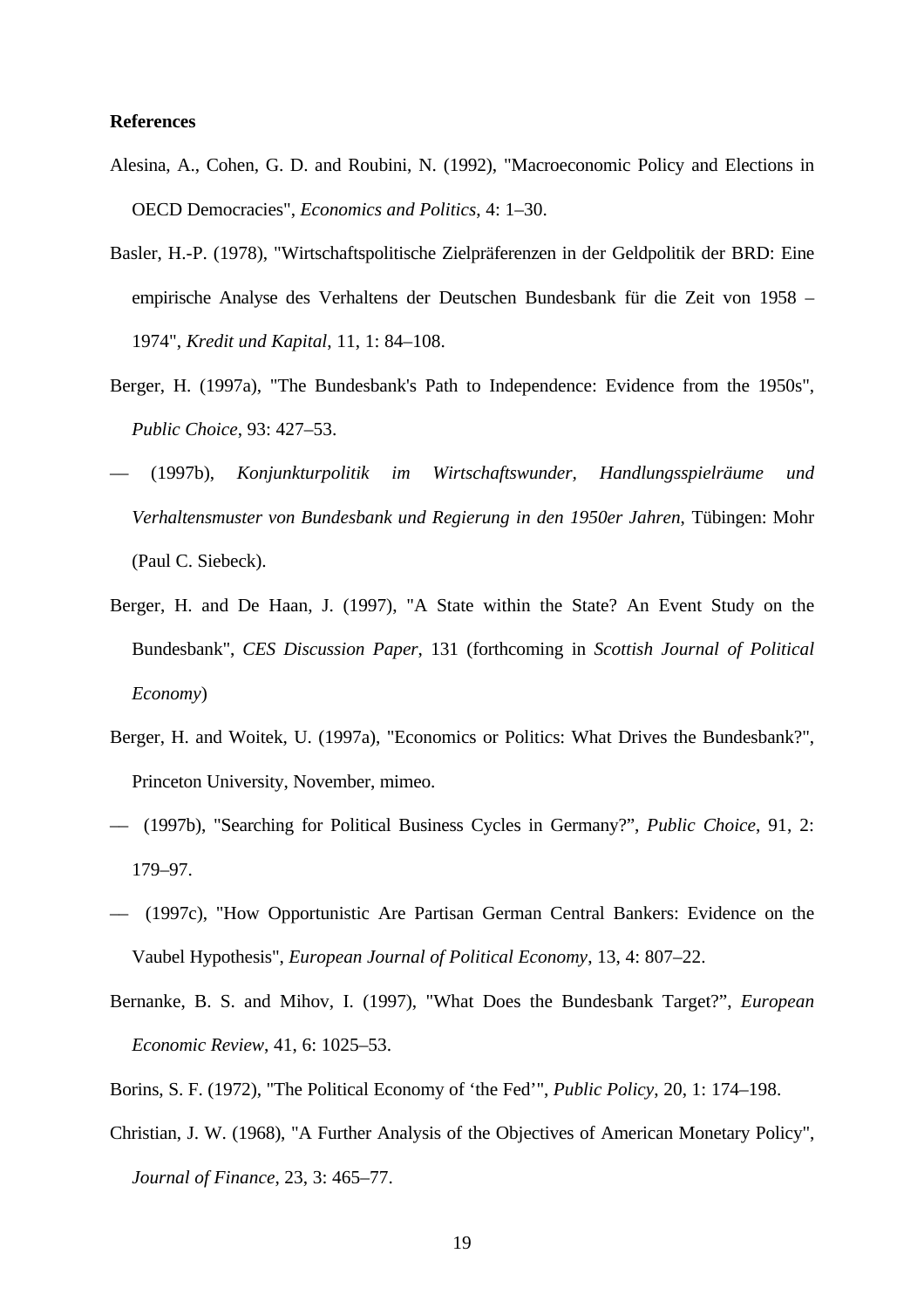- Clarida, R. and Gertler, M. (1997), "How the Bundesbank Conducts Monetary Policy", in C. Romer and D. Romer (eds.), *Reducing Inflation*, Chicago: University of Chicago Press.
- Cukierman, A. (1992), *Central Bank Strategy, Credibility and Independence: Theory and Evidence*, Cambridge: MIT Press.
- De Haan, J. (1997), "The European Central Bank: Independence, Accountability and Strategy: A Review", *Public Choice*, 93: 395–426.
- Dewald, W. G. and Johnson, H. G. (1963), "An Objective Analysis of the Objectives of American Monetary Policy 1952-1961", in D. Carsen (ed.), *Banking and Monetary Studies*, Homewood: Irvine Publishing Company, 171–86.
- Duwendag Dieter (1973), *Macht und Ohnmacht der Bundesbank,* Frankfurt: Fischer Atheneum.
- Eijffinger, S. C. W. and De Haan, J. (1996), *The Political Economy of Central-Banking*, Princeton Special Papers in International Economics, No. 19.
- Escriva, J. L. and Fagan, G.P. (1996), "Empirical Assessment of Monetary Policy Instruments and Procedures (MPIP) in EU Countries", *European Monetary Institute Staff Paper*, 2 (May).
- Fratianni, M. and Hagen, J. v. (1993), "European Monetary Union and Central Bank Independence", *Regional Science and Urban Economics*, 23: 410–25.
- Frey, B. S. and Schneider, F. (1981), "Central Bank Behavior: A Positive Empirical Analysis", *Journal of Monetary Economics*, 7, 3: 291–316.
- Froyen, R. T. (1974), "A Test of the Endogeneity of Monetary Policy", *Journal of Econometrics*, 2, 1: 175–188.

Giovannini, A. (1995), *The Debate on Money in Europe*, Cambridge: MIT Press.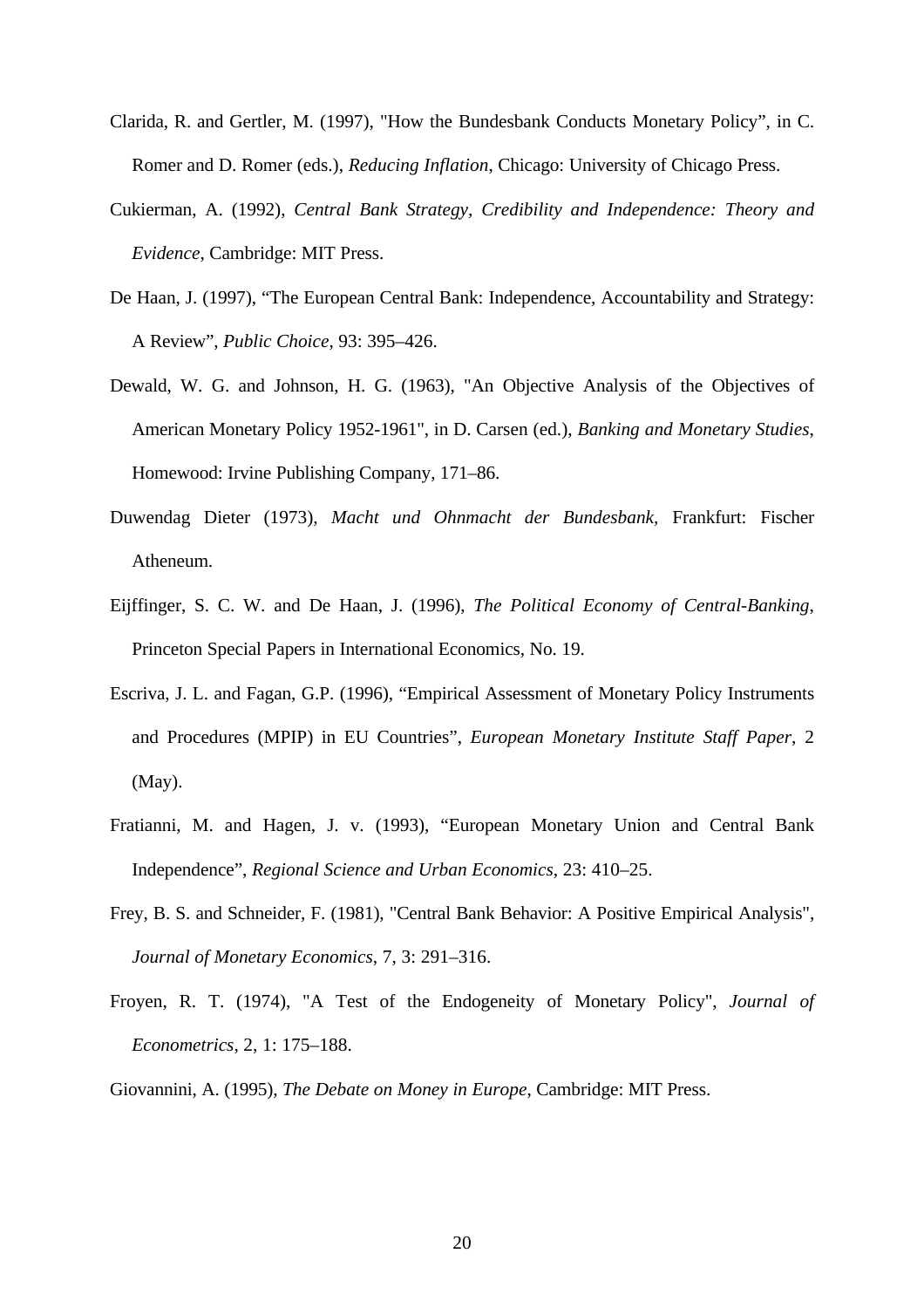- Goodman, J. B. (1989), "Monetary Politics in France, Italy, and Germany: 1973–1985", in P. Guerrieri and P. C. Padoan (eds.), *The Political Economy of European Integration*, Savage: Barnes & Noble, 171–201.
- Havrilesky, T. M. (1995), *The Pressures on American Monetary Policy*, Boston: Kluwer.
- Hodrick, R. and Prescott E. (1980), "Postwar U.S. Business Cycles: An Emprirical Investigation", *Carnegie–Mellon University Discussion Paper*, 451*.*
- Holtfrerich, C. L. (1988), "Relations between Monetary Authorities and Governmental institutions: The case of Germany from the 19th Century to the Present", in G. Toniolo (ed.), *Central Banks' Independence in Historical Perspective*, Berlin: Walter de Gruyter, 105– 159.
- Kenen, P. B. (1995), *Economic and Monetary Union in Europe, Moving Beyond Maastricht*, Cambridge: Cambridge University Press.
- Lohmann, S. (1997), "Partisan Control of Money Supply and Decentralized Appointment Powers"*, European Journal of Political Economy*, 12, 2: 225–246.
- Maier, P. and De Haan, J. (1998), "How Independent Is the Bundesbank Really? A Survey", University of Groningen, mimeo.
- Marsh, D. (1992), *The Bundesbank : The Bank That Rules Europe*, London : Heinemann.
- Newey, W. and West, K. (1987), "A Simple Positive Semi–Definite, Heteroskedasticity and Autrocorrelation Consistent Covariance Matrix", *Econometrica*, 51: 703–8.
- Obstfeld, M. (1993), "The Adjustment Mechanism", in M. D. Bordo and B. Eichengreen (eds.), *A Retrospective on the Bretton Woods System: Lessons for International Monetary Reform*, Chicago: University of Chicago Press, 201–68.
- Parkin, M. and Bade, R. (1978), "Central Bank Laws and Monetary Policy", Paper presented at the 5th Interlaken Conference on Analysis and Ideology.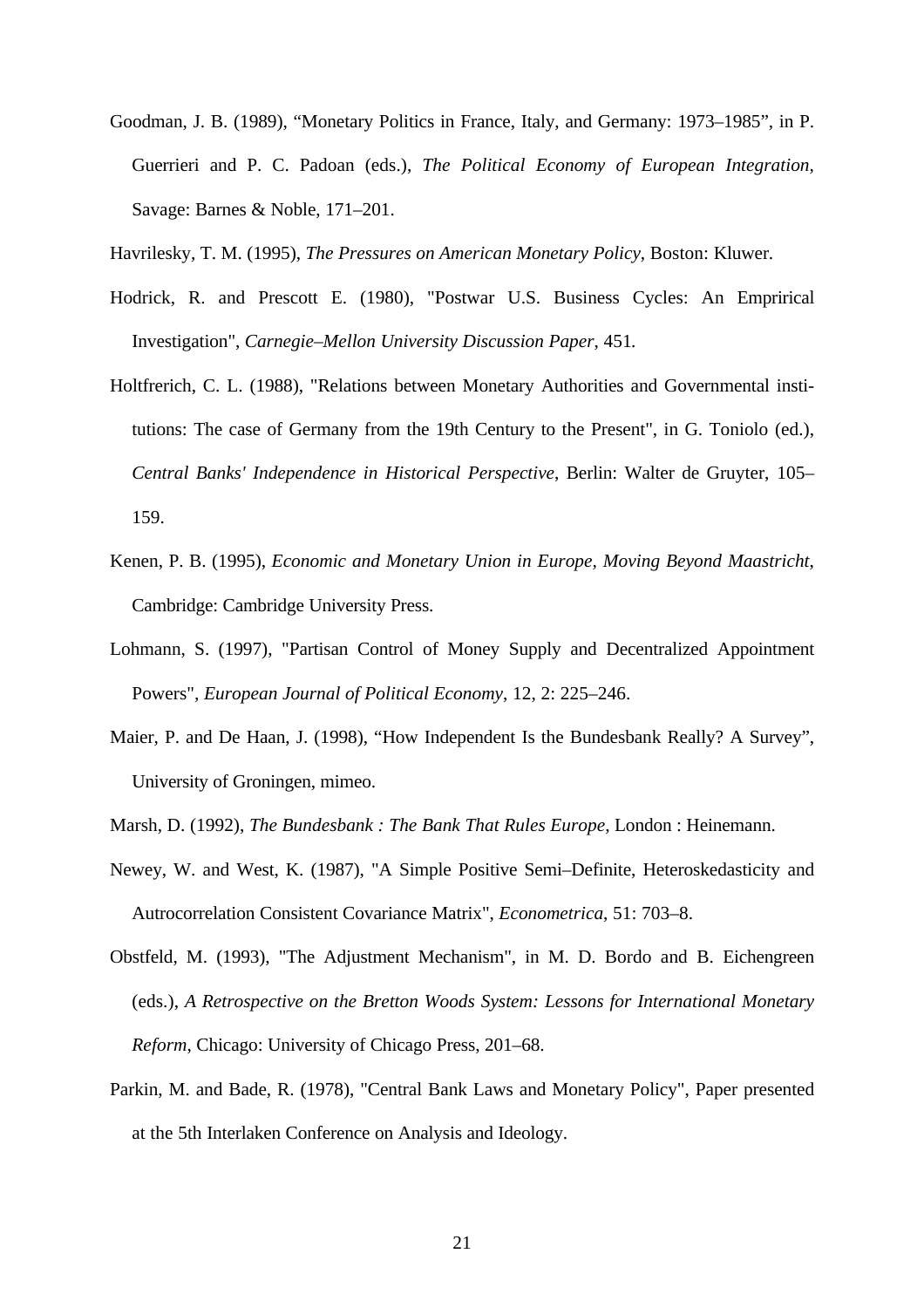- Posen, A. (1993), "Why Central Bank Independence Does Not Cause Low Inflation: There Is No Institutional Fix for Politics", in R. O'Brien (ed.), *Finance and the International Economy (7)*, Oxford: Oxford University Press, 53–84.
- Reuber, G. L. (1964), "The Objectives of Canadian Monetary Policy 1949 1961: Empirical Trade Offs and the Reaction Function of the Authorities", *Journal of Political Economy*, 72, 2: 109–132.
- Sachverständigenrat (1994), *Den Aufschwung sichern Arbeitsplätze schaffen, Jahresgutachten 1994/95,* Stuttgart: Poeschel.
- Sachverständigenrat (1996), *Reformen Voranbringen, Jahresgutachten 1996/97*, Stuttgart: Poeschel.
- Schneider, F. (1979), "Ein polit–ökonomisches Modell des Zentralbankverhaltens bei endogenem Staat", in C. Chr. von Weizsäcker (ed.), *Staat und Wirtschaft*, Berlin: Dunker & Humblot, 473–502.
- Solveen, R. (1998), *Der Einfluß der Unabhängigkeit auf die Politik der Zentralbanken*, Tübingen: Mohr (Paul C. Siebeck).
- Tabellini, G. (1988), "Monetary and Fiscal Policy Coordination With High Public Debt", in F. Giavazzi and L. Spaventa (eds.), *High Public Debt: The Italien Experience*, New York: Cambridge University Press, 90–126.

Taylor, J. B. (1993), *Macroeconomic Policy in a World Economy*, New York: Norton.

- Vaubel, R. (1997), "The Bureaucratic and Partisan Behavior of Independent Central Banks: German and International Evidence", *European Journal of Political Economy*, 13, 2: 201– 24.
- Weber, A. (1996), "Germany Before and After Unification: A Structural VAR Analysis", *University of Bonn (SFB 303) Discussion Paper*, B–368.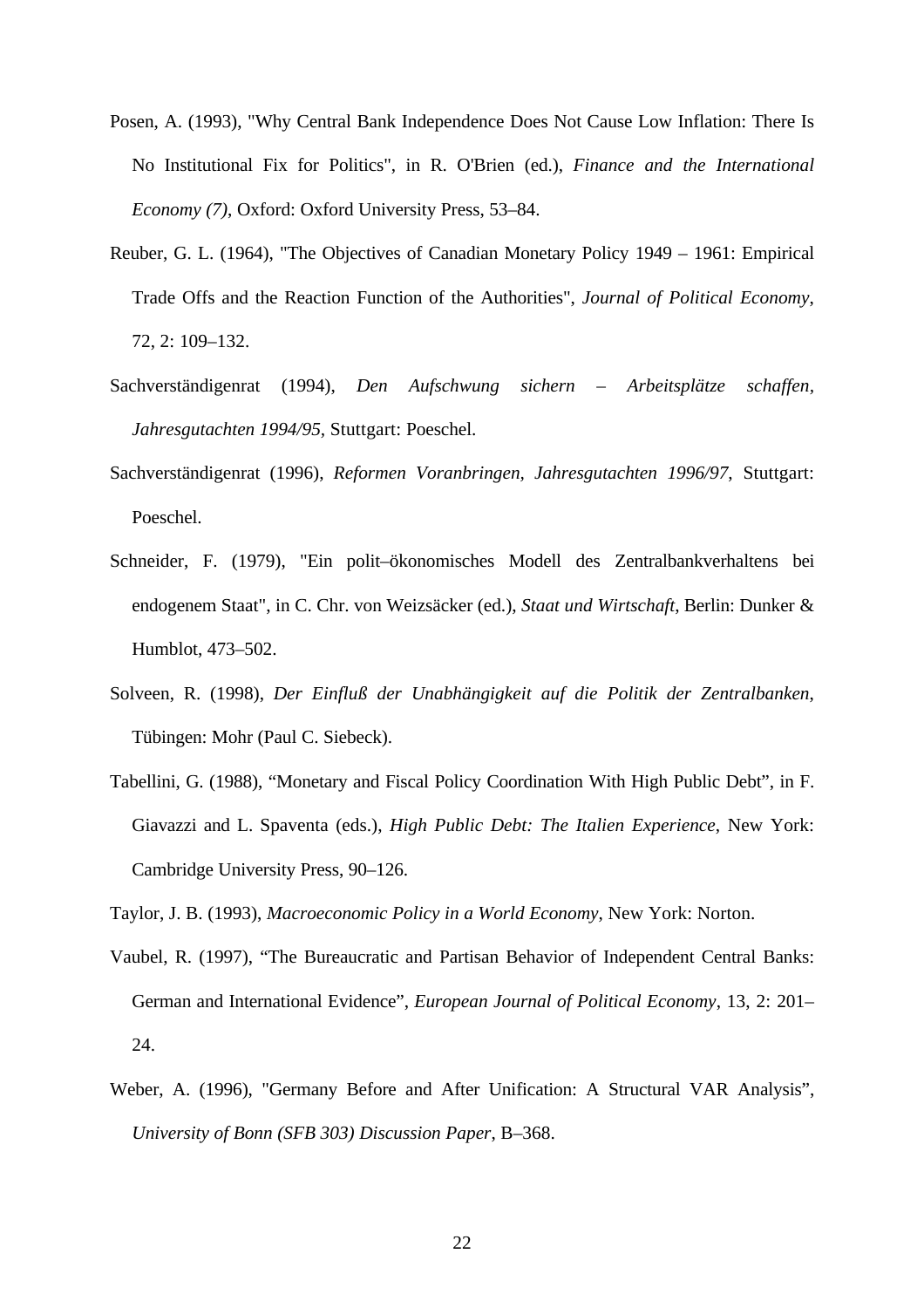- Weintraub, R. E. (1978), "Congressional Supervision of Monetary Policy", *Journal of Monetary Economics*, 4, 4: 341–62.
- Wood, J. H. (1967), "A Model of Federal Reserve Behavior", in G. Horwich (ed.), *Monetary Process and Policy*, Homewod: Irvine Publishing Company, 135–66.

Woodford, M. (1998), "Optimal Monetary Policy Inertia", *mimeo*, Princeton University.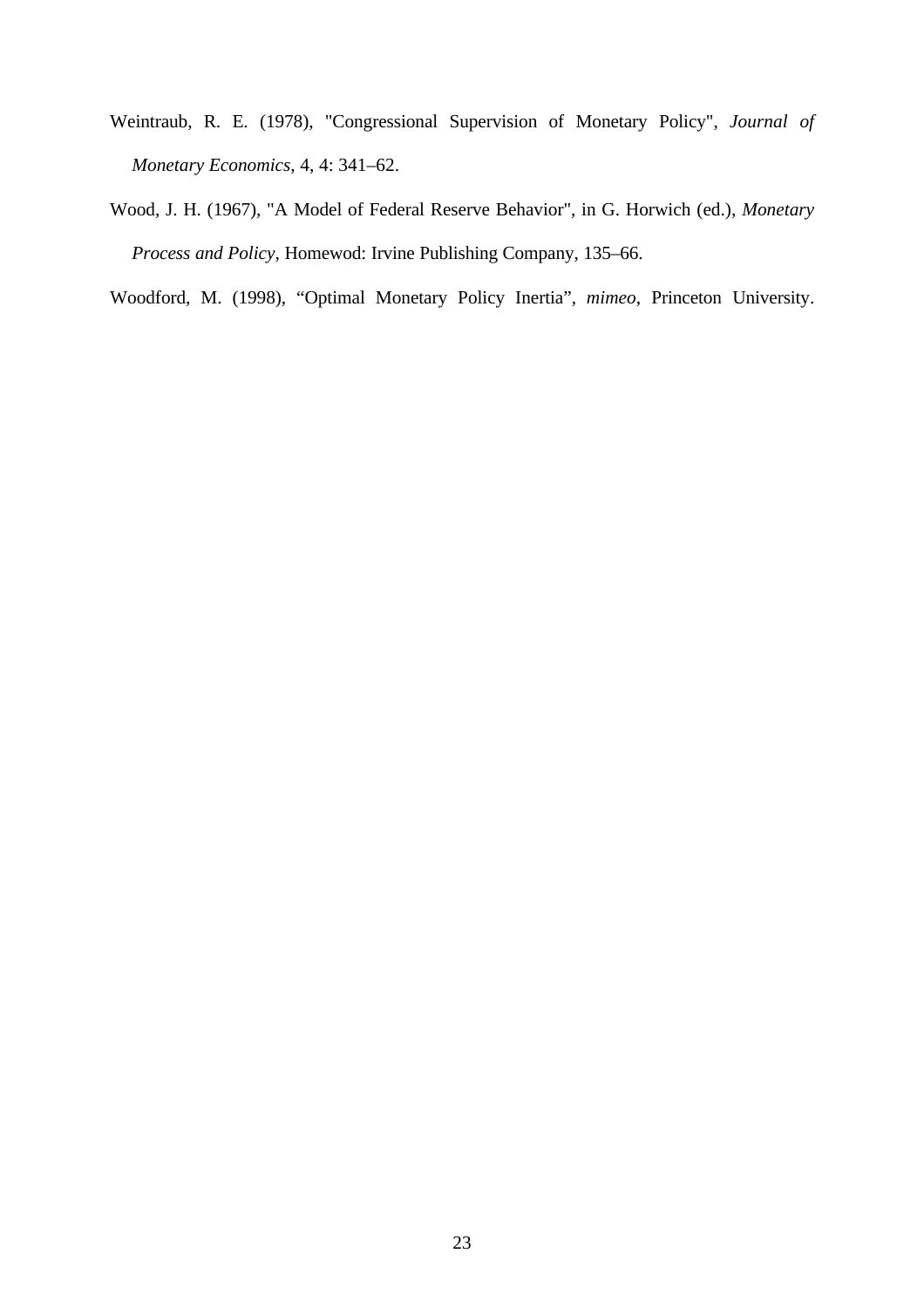#### **Endnotes**

- 1 There is evidence for a political business cycle in German monetary aggregates (Alesina, Cohen, and Roubini 1992). However, Berger and Woitek (1997b) show that this is due to electoral uncertainty rather than central bank intervention. See Lohmann (1997), Vaubel (1997), Berger and Woitek (1997c) on the related question whether the Bundesbank Council is lead by party preferences around elections. A critical view on the relation of central bank independence and monetary policy can be found in Posen (1993) and Solveen (1998).
- 2 The German *Länder* only have a suspensive veto on changes of the Bundesbank Law. See Berger (1997b). Even if the veto were decisive, however, one could probably argue that a move against the Bundesbank would be easier in the German case. The reason is that the ECB is (yet) not faced with the power of a strong federal government that has the means to coordinate or enforce such a move.
- 3 On the theory also see Schneider (1979). For official central bank targets see, among others, Borins (1972), Duwendag (1973), Parkin and Bade (1978), Cukierman (1992), Eijffinger and De Haan (1996). The evidence from reaction function studies is mixed, but on the whole indicates that price stability has been the main goal of central bank policy in most countries and for most periods. Reuber (1964) for Canada and Wood (1967), Christian (1968) and Froyen (1974) for the USA, found that in the early post-war years central banks used their policy instruments to combat inflation (cf. Dewald and Johnson 1963). See Taylor (1993) for recent US and international evidence pointing into the same direction. Basler (1978) has found that, for Germany, price stability was the central bank's most important goal from 1958 to 1974. The recent VAR-based literature on German monetary policy has come to similar conclusions. See Clarida and Gertler (1997), Bernanke and Mihov (1997), Berger and Woitek (1997b), and Weber (1996). Despite the Bundesbank's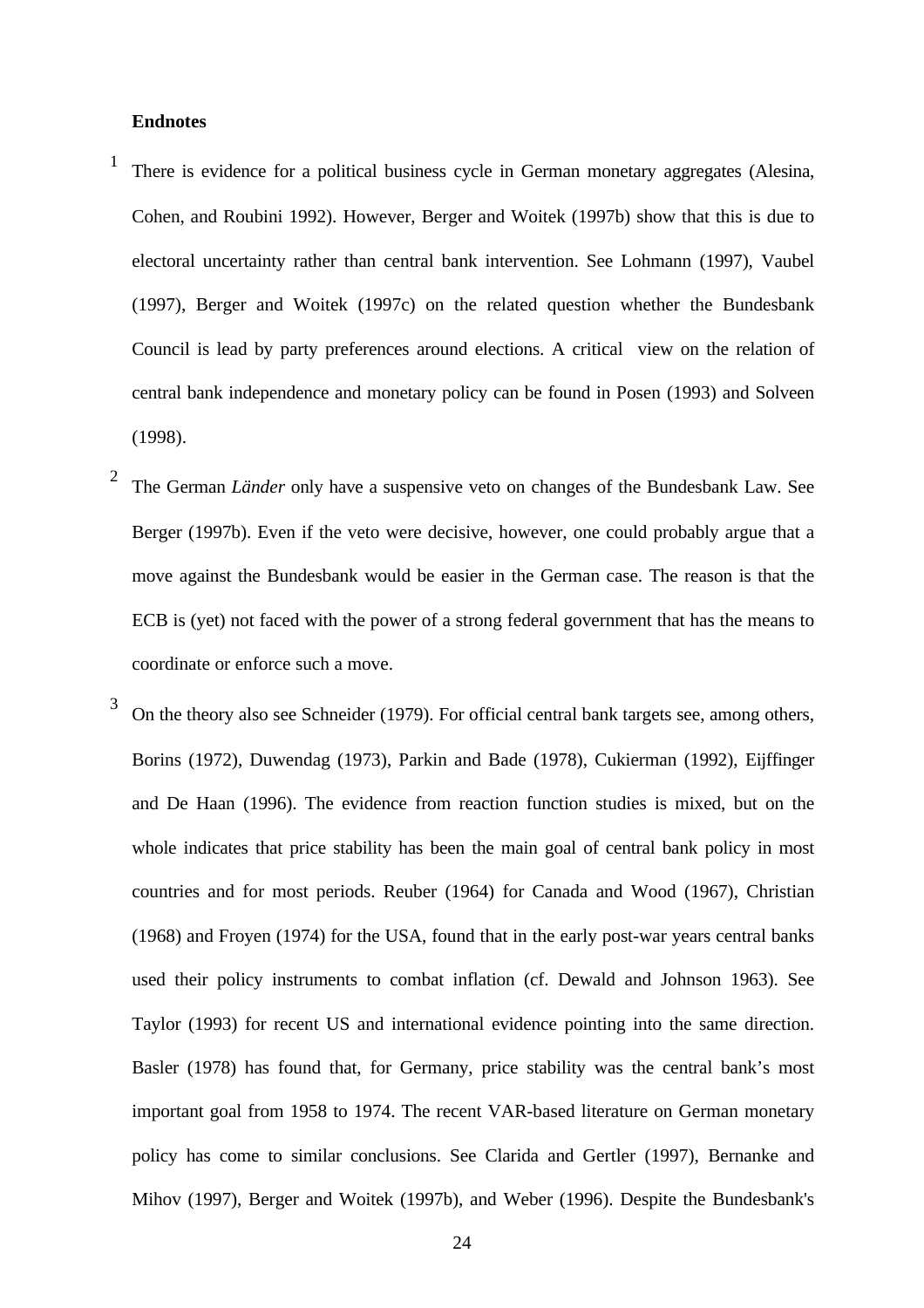rhetorical commitment to a Friedman-type policy rule, most of these studies show that its behavior is best described as following an interest rate policy rule that sets the short-term interest rate to minimize deviations from rational expectations equilibrium values of inflation and real growth.

- 4 On the relation between central banks and the financial sector also see Posen (1993) and Cukierman (1992). For a critique of their quantitative results compare Eijffinger and De Haan (1996).
- 5 For evidence on such behavior in the case of the FED see e.g. Weintraub (1978) and Havrilesky (1995).
- 6 This is true even when the central bank is constitutionally independent. See, for instance, Borins (1972) and Duwendag (1973). See Eijffinger and De Haan (1996) for the terminology.
- 7 As the anchor country of the post-1973 European exchange rate system, the Bundesbank was never really constrained by currency markets after the end of Bretton Woods. See Kenen (1995).
- 8 This influence varies with the prevailing exchange rate system. See, among others, Berger and Woitek (1997a).
- 9 Tabellini's (1988) concept of a "degree of fiscal dominance" bears some resemblance with this interpretation. See Fratianni and Hagen (1993).
- <sup>10</sup> Budget figures are available on an annual basis only (*POLGOVj*). To be able to use monthly data on monetary and economic variables when desirable, we transformed the series into monthly data (*POLGOVt*) by minimizing the expression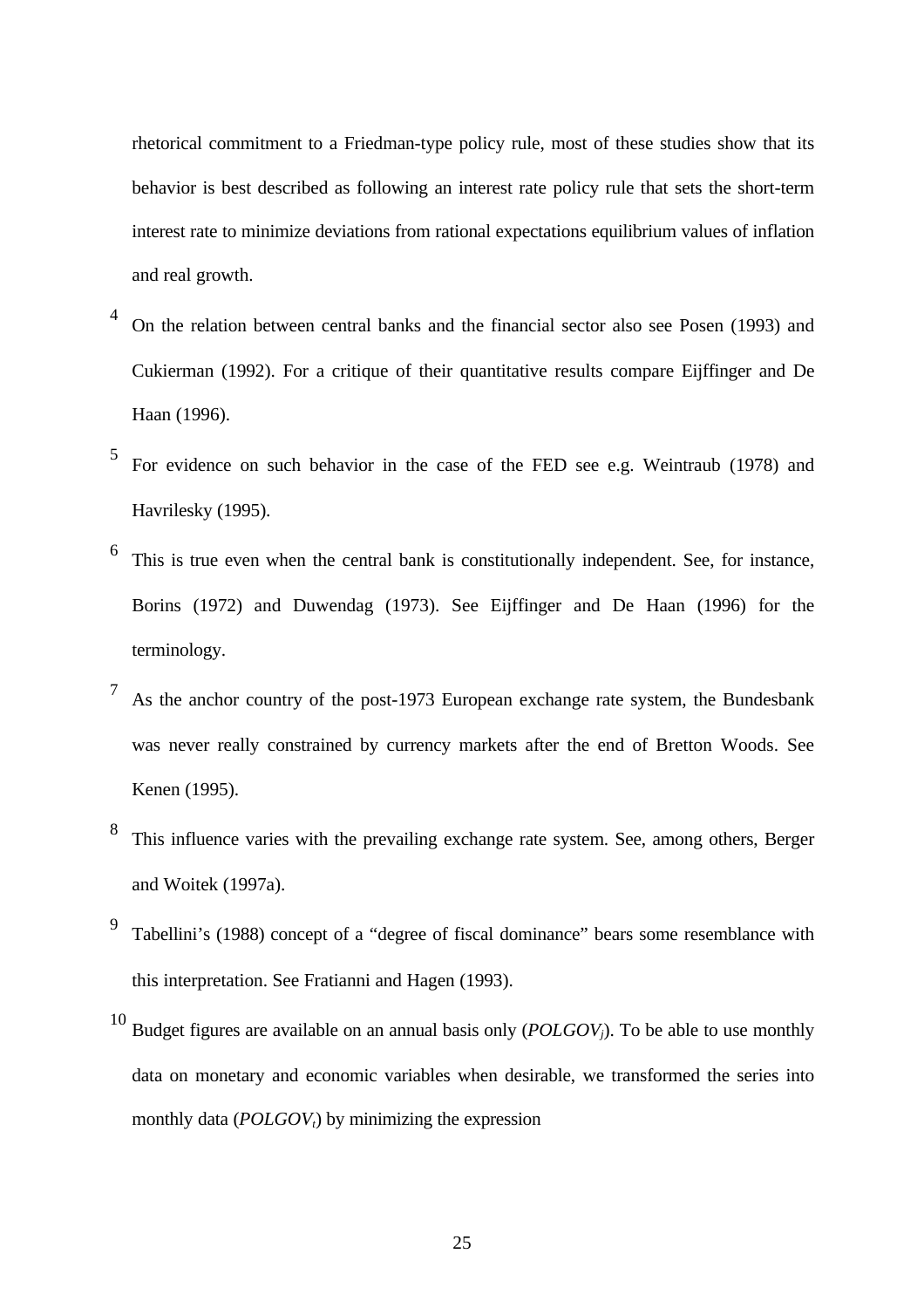$$
\label{eq:min} \begin{array}{ll} \min \qquad \sum\limits_{t=1}^{T}\left(\Delta \text{POLGOV}_t-\Delta \text{POLGOV}_{t-1}\right)^2 s.t. \text{POLGOV}_j = \sum\limits_{t=1}^{12}\text{POLGOV}_{t, \; j} \;\;, \\ \text{[POLGOV}_t\big\} \end{array}
$$

where  $\triangle POLGOV_t$  is the first difference of the computed monthly series and  $j = 1951$ .... 1994. The procedure can be interpreted as an extension of the Hodrick-Prescott filter that takes into account the fact that the computed monthly budget flows sum up to the observed annual flows.

- <sup>11</sup> The series has also been corrected for the effects of German unification. See the data appendix.
- <sup>12</sup> The quarterly and annual series' were constructed setting *C* equal to its quarterly or annual value in each month of the respective quarter or year.
- <sup>13</sup> Each continuous series is the output of a Hodrick-Prescott filter applied to the *C* variable with the corresponding frequency. The smoothing parameter was set to 14400. See Hodrick and Prescott (1980).
- <sup>14</sup> This is true for both the different frequencies and the continuous/non-continuous variants of the series'. We will comment on some alternative results as we go along. The complete results are available from the authors.
- <sup>15</sup> In addition to the pre-election dummies active 18, 12, and 6 months before federal elections, regressions included lagged endogenous variables and a constant. One model was estimated for every pre-election dummy. Estimation for *C* by Probit, for *C\** by OLS. Results available on request.
- <sup>16</sup> All alternative results are available on request.
- <sup>17</sup> For *l* and *mr* the significance of the estimates seems to be higher for the continuous conflict variables and to increase with the frequency of ζ (results not reported).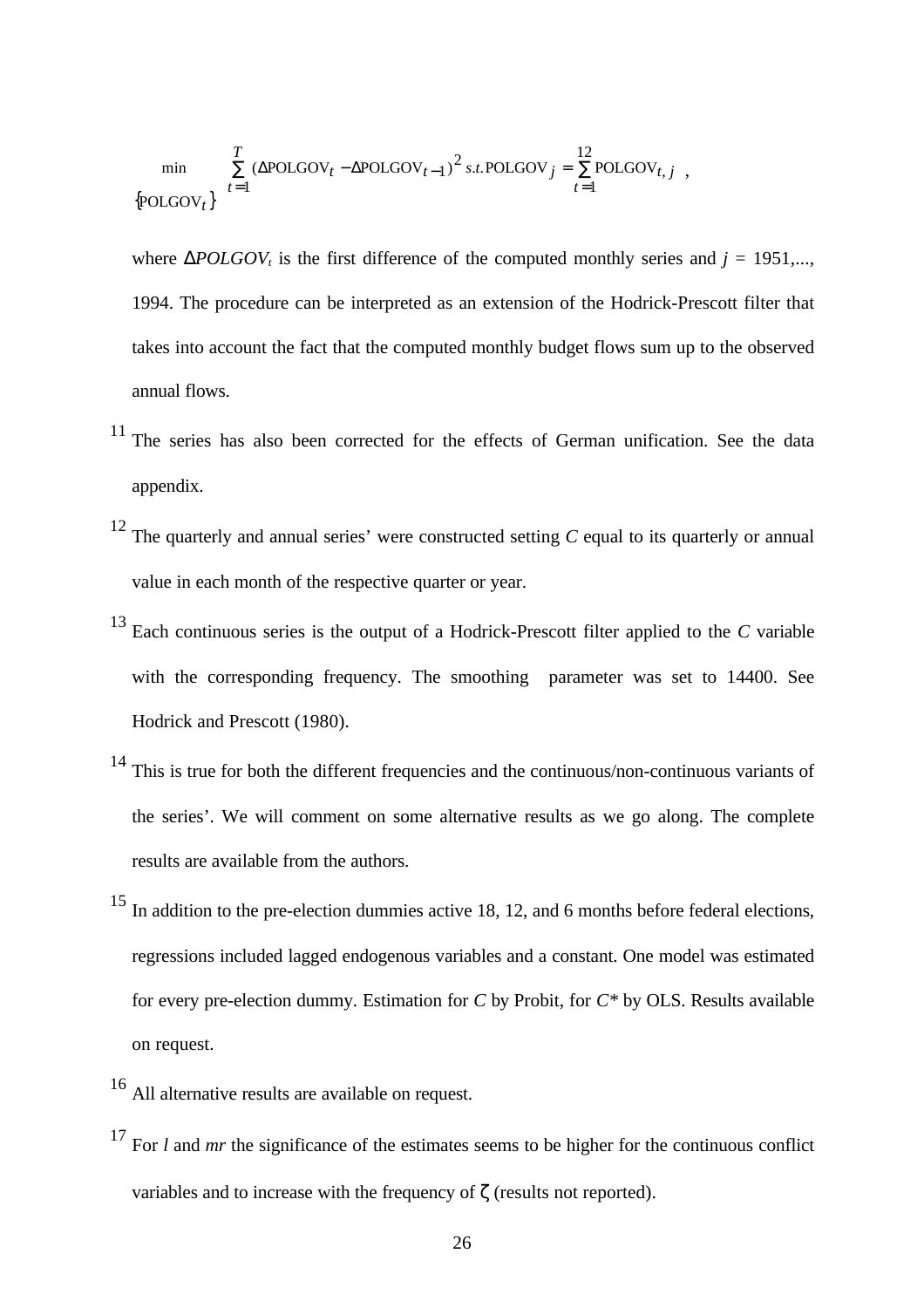- <sup>18</sup> While the overall results barely change, expected inflation tends to have a somewhat stronger influence on the day-to-day rate than actual inflation in the simple model used above. The opposite is true for expected and actual output growth. See, among others, Clarida and Gertler (1997). This observation reinforces the idea that actual output growth served as an indicator of inflationary pressure for the Bundesbank.
- <sup>19</sup> The standard deviation of *POLGOV* 1951 to 1994 is 0.49 (annual basis). Min./aver./max. are 0.01/0.58/2.01, respectively.
- <sup>20</sup> Again, the quantitative results for *POLGOV* in model (2) are very robust across most permutations of the conflict indicator. In case of *mr* the significance level of *POLGOV* increases to conventional levels as we switch to non-continuous versions of ζ*.*
- <sup>21</sup> Alternatively, we considered a *BW* dummy that ends in May 1971, when the Deutschmark was first left floating. The results are comparable.
- <sup>22</sup> Results for *CX2\** available on request.
- $^{23}$  The estimated impact of output growth within Bretton Woods is considerably lower, if we allow the AR-part to vary with the exchange rate regime too (all other results remain comparable to the outcome presented in Table 5). That there actually is *some* correlation between German output and monetary policy has to do with the similarities in the German and the US business cycle. As a rule, the Bundesbank did not have the leeway to consciously follow its own policy goals in this period (Obstfeld 1993).
- <sup>24</sup> As already pointed out by Berger (1997a), this also qualifies the results of Frey and Schneider (1981) for the period 1957-77.
- <sup>25</sup> Available on request. We use the continuous version of  $\zeta$  based on monthly observations (*C3\**) and the corresponding monthly version of *POLGOV* in the VAR.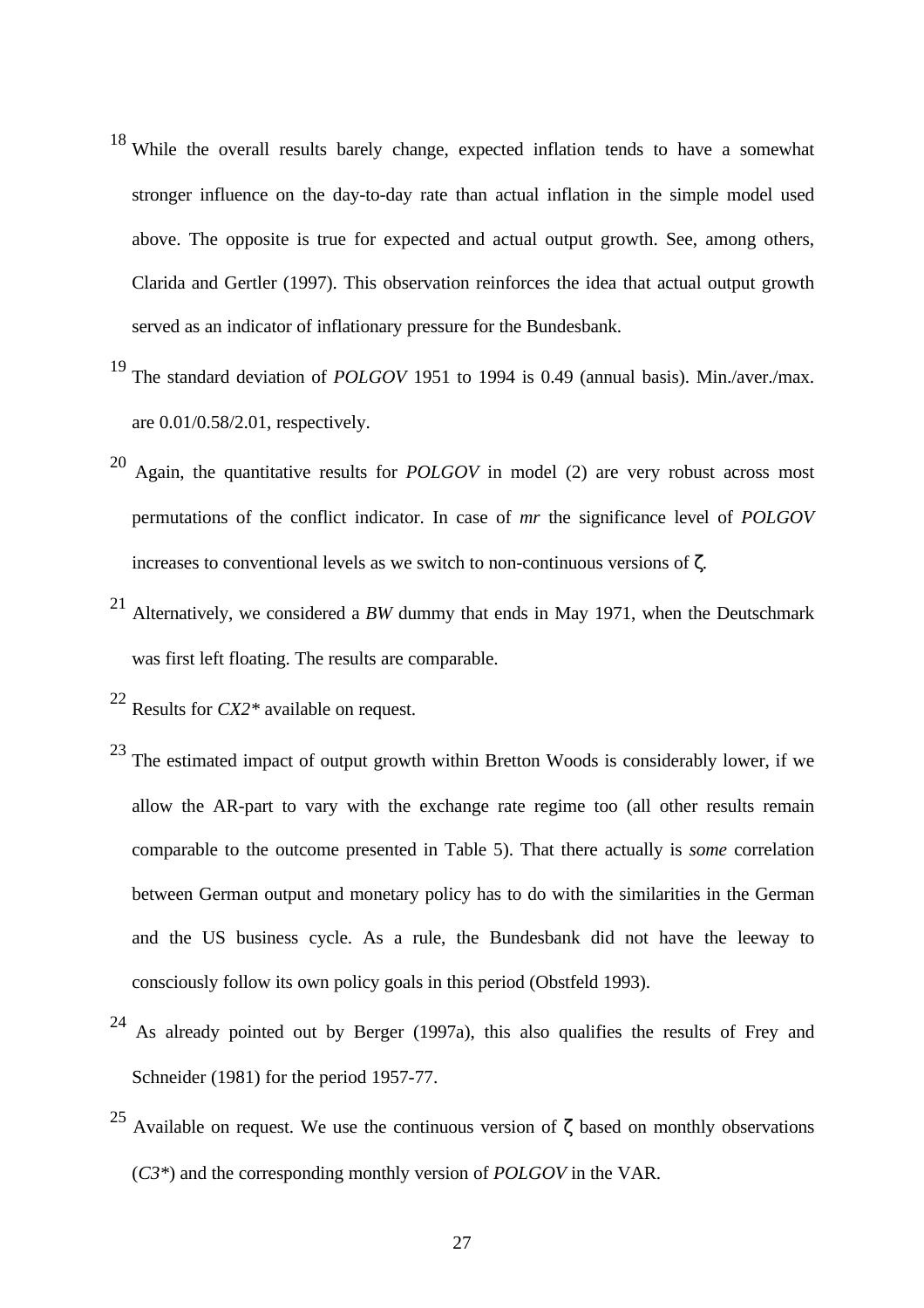# **Appendix: Data**

*Unless mentioned otherwise, all series are monthly and stationary according to standard unit roots tests (not reported). When no other source is mentioned, the source is the Bundesbank*

| $\dot{i}$             | German daily interest rate in percent. 51:1 to 53:12 approximated<br>by the central bank's discount rate. In percent                  |
|-----------------------|---------------------------------------------------------------------------------------------------------------------------------------|
| $\overline{d}$        | Bundesbank discount rate, charged for lending through the                                                                             |
|                       | discount window in percent                                                                                                            |
| l                     | Bundesbank lombard rate, charged for lending above the discount                                                                       |
|                       | window in percent                                                                                                                     |
| mr                    | Minimum reserve requirement for the largest commercial banks in                                                                       |
|                       | percent                                                                                                                               |
| East                  | <i>East</i> -dummy, 1 after the German monetary union 90:06 to 91:05<br>and 0 otherwise                                               |
| $\mathcal{C}_{0}^{0}$ | Conflict-dummy, 1 during a conflict between monetary and fiscal                                                                       |
|                       | policy. A conflict arises, when monetary policy is contractionary                                                                     |
|                       | (expansionary) but fiscal policy is expansionary (contractionary).                                                                    |
|                       | See text for details                                                                                                                  |
| BW                    | Bretton-Woods-dummy, 1 during the "hard period" of the                                                                                |
|                       | Bretton-Woods system 59:1 (when the D-Mark became fully                                                                               |
|                       | convertible) to 72:12 and 0 otherwise                                                                                                 |
| i <sup>usa</sup>      | Federal fund rate. Source: FED, NY                                                                                                    |
| $\hat{\pi}$           | Annual first differences of the cpi index in logs. Berger and                                                                         |
|                       | Woitek (1997a) show that transforming the series into annual                                                                          |
|                       | growth rates is the appropriate method to deal with seasonal                                                                          |
|                       | integration                                                                                                                           |
| $\hat{y}$             | Annual first differences of the net production index (in logs,                                                                        |
|                       | detrended with a linear trend). See the note on seasonal                                                                              |
|                       | integration above                                                                                                                     |
| <b>POLCB</b>          | Annual first differences of M3 in logs. The series has been                                                                           |
|                       | detrended using a linear trend and a dummy variable East (see<br>above) that corrected for the effects of monetary unification, i.e., |
|                       | the introduction of the D-Mark in Eastern Germany in the                                                                              |
|                       | summer of 1990. Data for the 1950s from Berger and Woitek                                                                             |
|                       | (1997a).                                                                                                                              |
| <i>POLGOV</i>         | Change in the federal full employment budget balance against the                                                                      |
|                       | previous year in percent of current GDP. An increase (decrease)                                                                       |
|                       | in the balance indicates a more contractionary (expansionary)                                                                         |
|                       | fiscal policy stance. See text for details. The full employment                                                                       |
|                       | budget has been computed with the help of capacity utilization                                                                        |
|                       | figures obtained from Berger (1997b) and Sachverständigenrat                                                                          |
|                       | (1994, 1996)                                                                                                                          |
| rpi                   | Annual first differences of the German commodity and raw                                                                              |
|                       | material price index in logs                                                                                                          |
| $e^{nom}$             | Annual first differences of the index of the nominal trade                                                                            |
|                       | weighted exchange rate of the DM (foreign currencies per D-                                                                           |
|                       | Mark) against 18 industrial countries in logs                                                                                         |
| $\boldsymbol{e}$      | $e^{nom}$ in real terms                                                                                                               |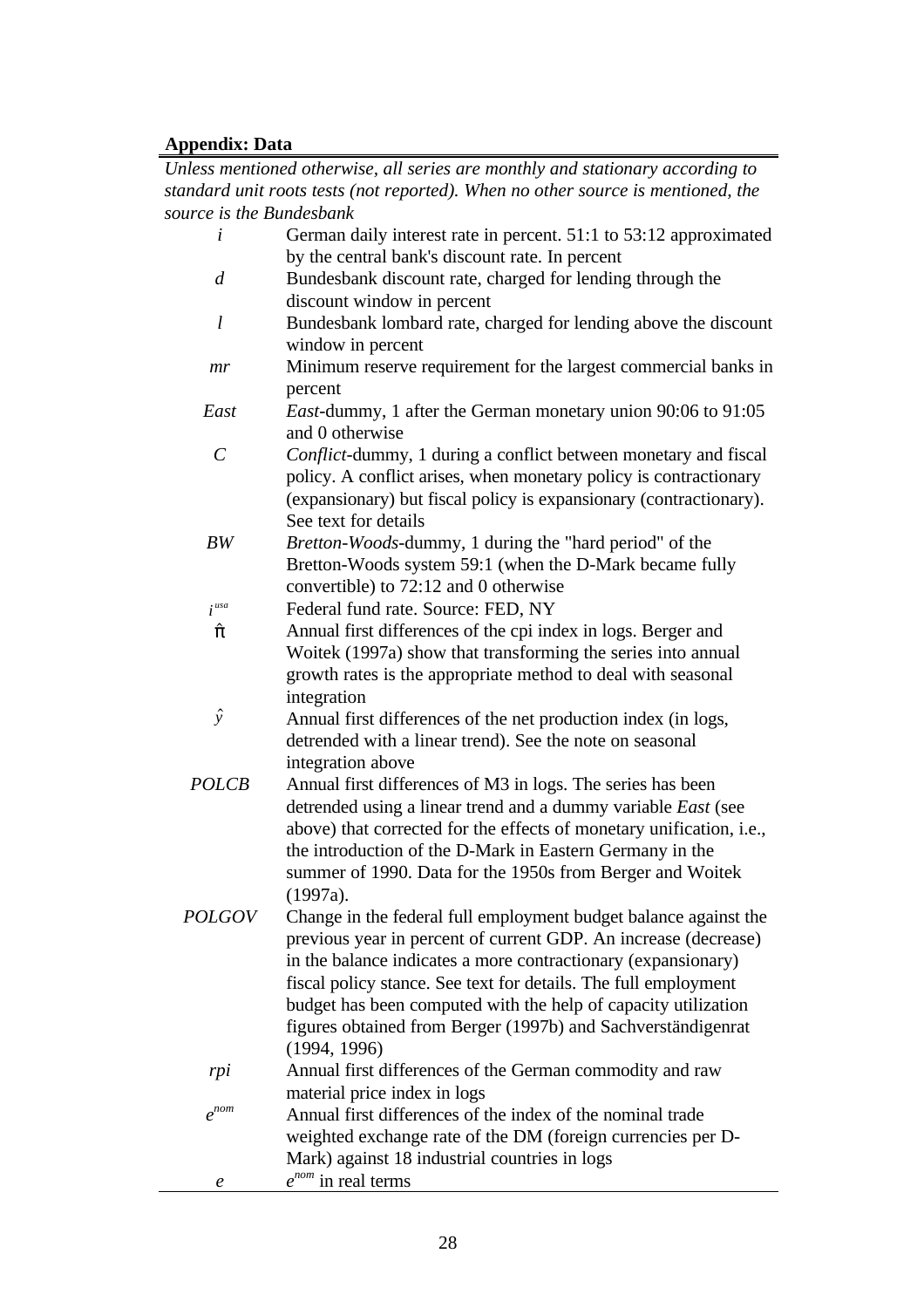Figure 1: Conflict Variables

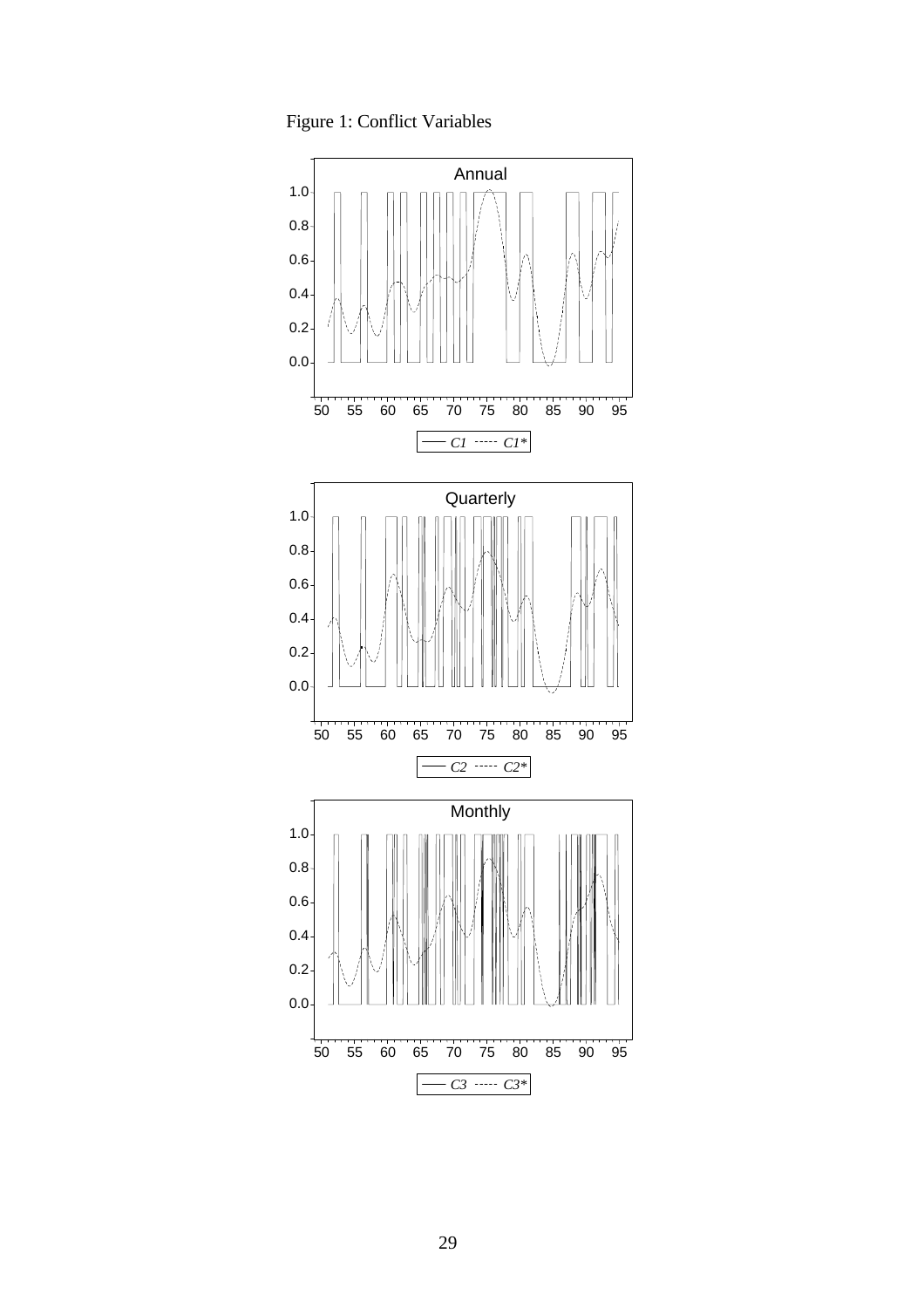Figure 2: Policy Instruments

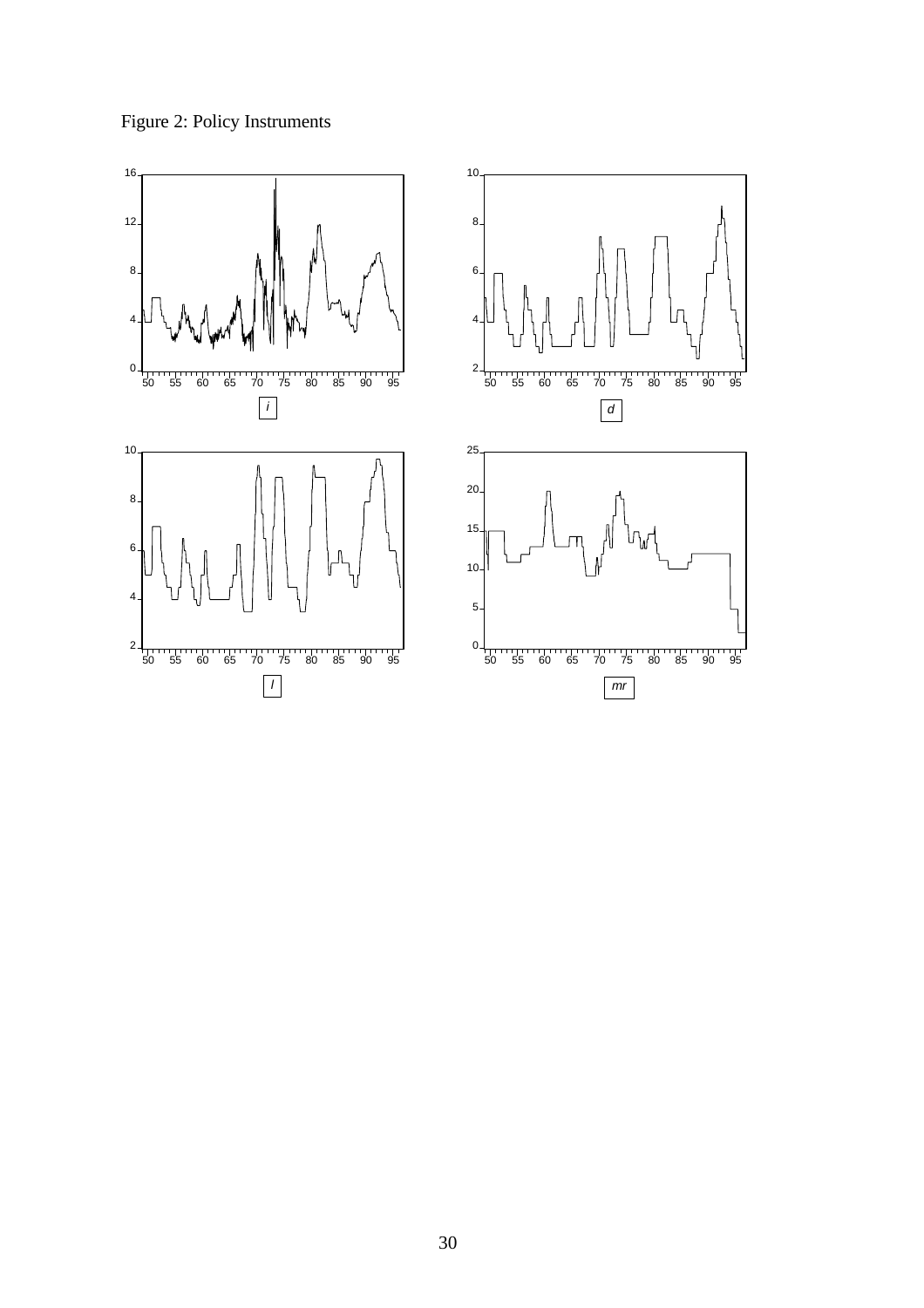Figure 3: Dynamic Reaction

Response of the day-to-day rate to one S.D. Innovations  $\pm$  2 S.E



31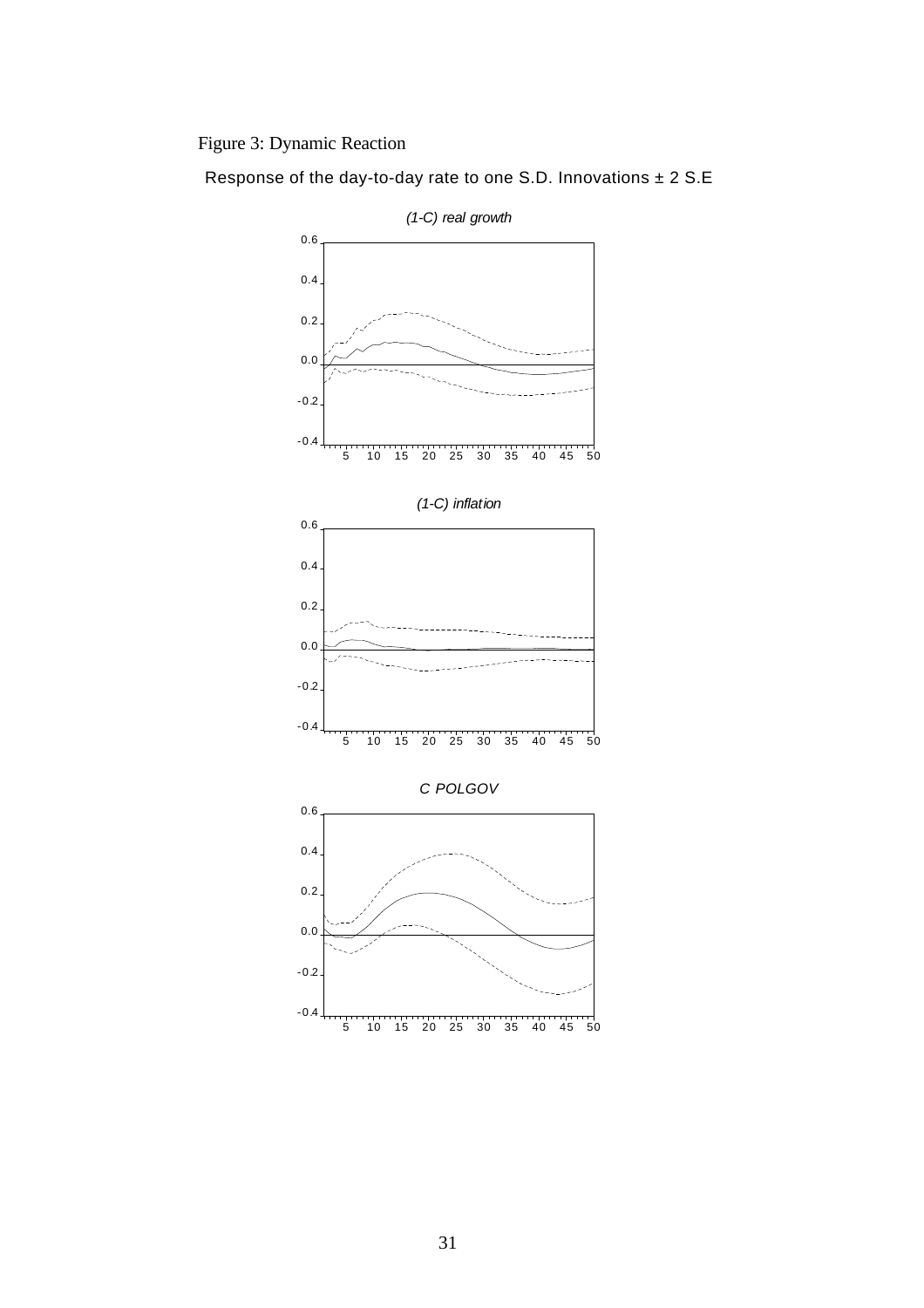| <i>INSTR</i>            |           | d         |           | $mr^a$    |
|-------------------------|-----------|-----------|-----------|-----------|
| a                       | $0.18**$  | $0.06*$   | $0.09***$ | $0.27*$   |
|                         | (2.38)    | (1.83)    | (3.09)    | (1.73)    |
| $\sum_{j=1}^r \beta_j$  | $0.93***$ | $0.96***$ | $0.98***$ | $0.98***$ |
| $(I-\zeta)$ $\hat{\pi}$ | $7.61**$  | $1.67^b$  | $1.69*$   | $5.29*$   |
|                         | (2.07)    | (1.41)    | (1.74)    | (1.87)    |
| $(I-\zeta)$ $\hat{v}$   | $6.97***$ | $2.92***$ | $2.11***$ | $4.38**$  |
|                         | (3.39)    | (3.99)    | (4.00)    | (2.45)    |
| $\zeta$ POLGOV          | $2.82*$   | $1.12***$ | $0.72*$   | 0.97      |
|                         | (1.85)    | (2.63)    | (1.93)    | (0.72)    |
| $R^2_{adj}$             | 0.88      | 0.97      | 0.98      | 0.95      |
| <b>SSR</b>              | 375.24    | 37.57     | 28.32     | 100.71    |
| F-stat                  | 425.82    | 2417.08   | 4003.30   | 1594.15   |

Table 1: Basic reaction function with conflicts

*a:* 1951:01 to 1981:12. *b:* significant at the 16 percent level

*Notes*: \*/\*\*/\*\*\* indicate significance at the 10/5/1 percent level. Numbers in brackets below coefficients are absolute *t*-statistics. Estimates by TSLS

- πˆ, *y*ˆ, and *POLGOV* are instrumented with their lagged values (lags: 3, 4, 5, and 6) taking into account a statistical lag of 2 periods.
- *POLGOV* is chosen to match the frequency of  $\zeta = C2^*$ . In every month of a given quarter *POLGOV* is set to 1/3 of its quarterly value.
- All regressions include a dummy *East* that is active in the year after German monetary unification (see data appendix). In most cases *East* is significant at conventional levels and positive (not reported).
- *p* is set to *i*: 5, *d*: 3, *l*: 4, and *mr*:2 using standard methods (sequential *t*-tests). A Wald-test on the joint significance of the AR-terms is significant at the 1 percent level in all cases.
- All standard errors are estimated using the suggestions of Newey and West (1987) for a HAC covariance and variance matrix.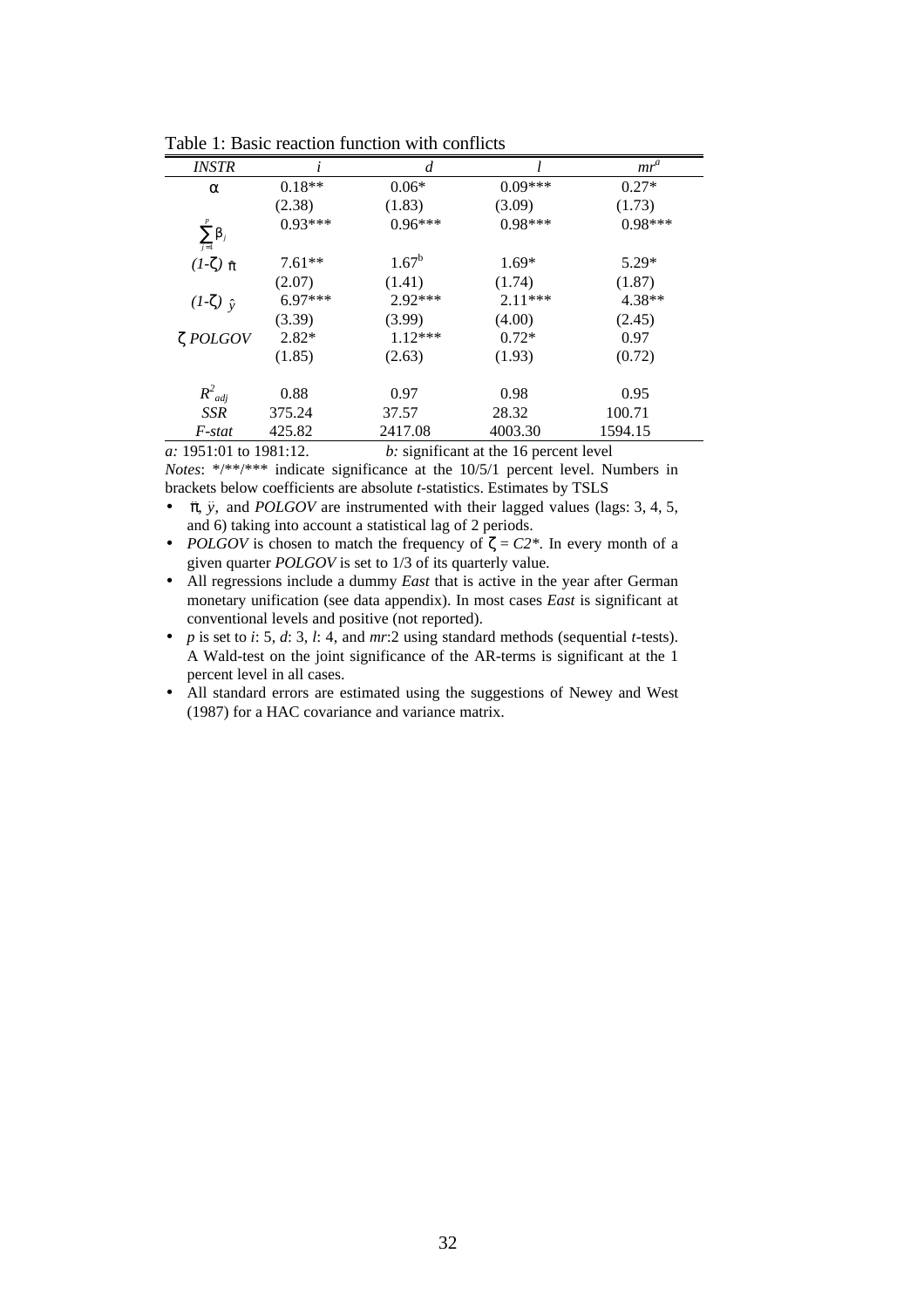|           | d         |            | $mr^a$    |
|-----------|-----------|------------|-----------|
| $0.13*$   |           | $0.08***$  | $0.28*$   |
| (1.72)    | (1.41)    | (2.71)     | (1.81)    |
| $0.89***$ | $0.96***$ | $0.97***$  | $0.97***$ |
| $0.04***$ | $0.01***$ | $0.01***$  | $-0.00$   |
| (3.68)    | (3.13)    | (3.35)     | (0.55)    |
| $6.06*$   | 1.10      | 1.12       | $5.53*$   |
| (1.74)    | (0.95)    | (1.11)     | (1.87)    |
| 6.79***   | $2.97***$ | $2.25***$  | $4.34**$  |
| (3.45)    | (4.01)    | (4.26)     | (2.42)    |
| $3.65**$  | $1.29***$ | $0.90**$   | 0.98      |
| (2.36)    | (2.72)    | (2.18)     | (0.73)    |
| 0.88      | 0.97      | 0.98       | 0.95      |
| 364.27    | 37.08     | 27.91      | 100.63    |
| 396.03    | 2140.67   | 3605.08    | 1325.83   |
|           |           | $0.04^{b}$ |           |

Table 2: Extended reaction function with conflicts

*Notes*: See Table 1.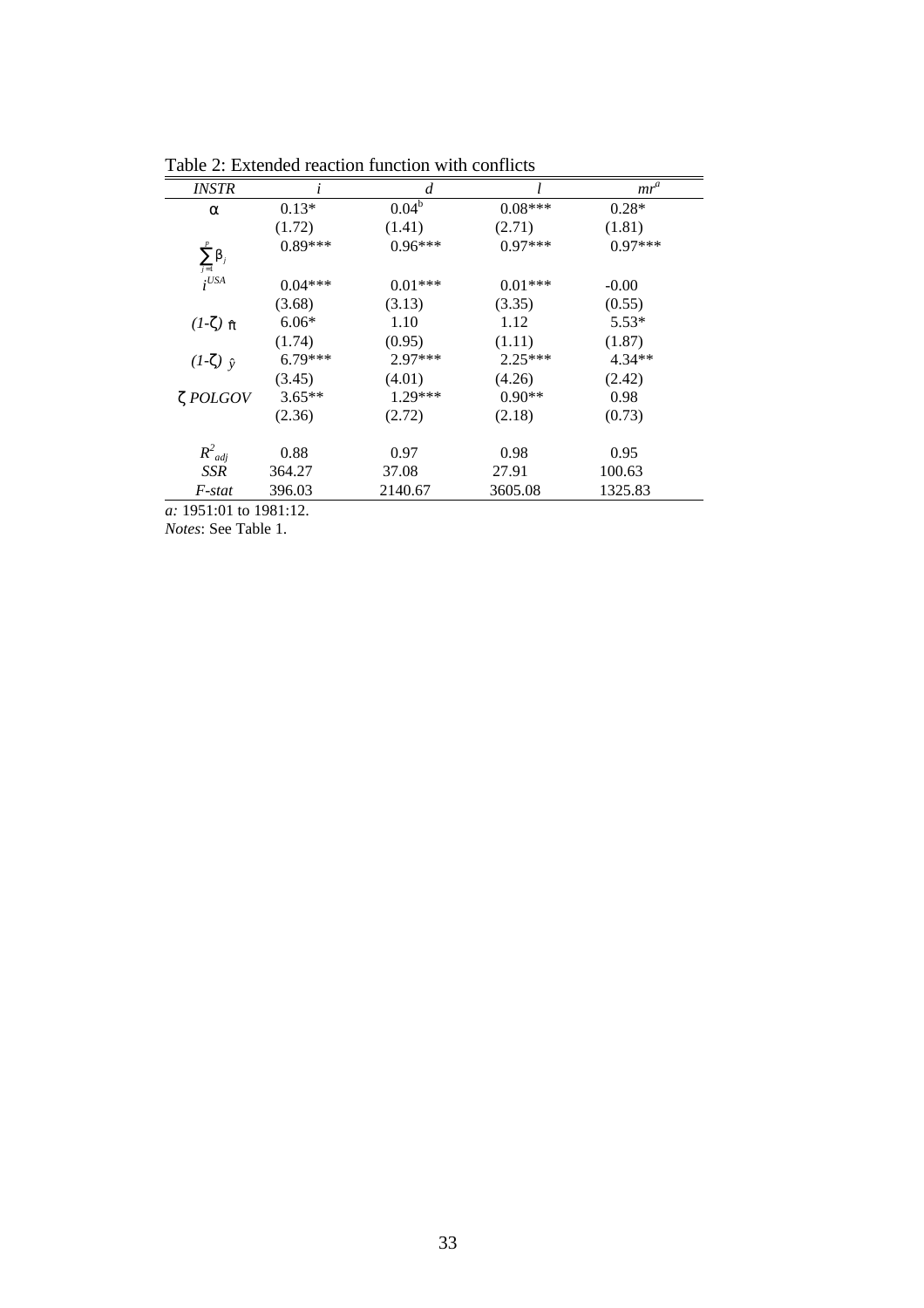|                          |               |       |       |      | mr   |
|--------------------------|---------------|-------|-------|------|------|
| Sample                   | Model $(1)$ : | 26.81 | 12.36 | 6.19 | 3.56 |
| period <sup>a</sup>      | Model $(2)$ : | 34.70 | 14.24 | 7.73 | 3.60 |
| Last                     | Model $(1)$ : | 21.53 | 6.80  | 3.30 | 3.28 |
| contraction <sup>b</sup> | Model $(2)$ : | 27.86 | 7.84  | 4.12 | 3.32 |

Table 3: The impact of conflicts on the Bundesbank's policy variables

*Notes*: Impact of a one s.d. increase in *POLGOV* on the respective policy instrument in percent of instruments average across the period (all instruments are measured in percent – see the data appendix). The table assumes a full blown policy conflict ( $\zeta=1$ ) and, thus, reports the maximum impact of the fiscal variable on monetary policy. The impact does not change too much if averaged across all iterations of the conflict variable discussed in Section 3.

<sup>a</sup> 1951:01 to 1994:12 for all instruments but *mr* (1951:01 to 1981:12)

<sup>b</sup> 1990: 01 to 1994:12 for all instruments but *mr* (1971:01 to 1981:12)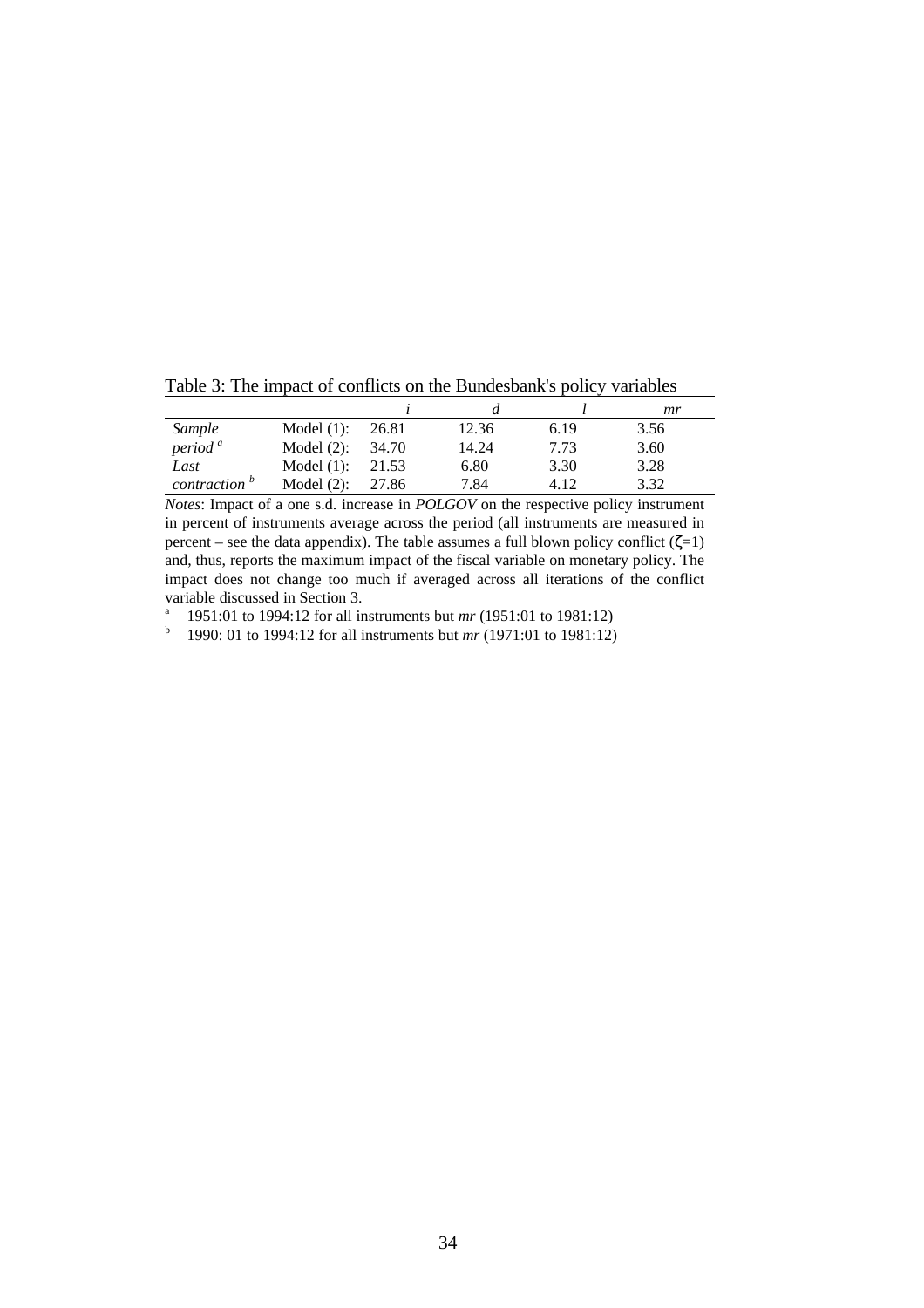| <i>INSTR</i>            |           | d         |           | $mr^a$     |  |
|-------------------------|-----------|-----------|-----------|------------|--|
| a                       | 0.08      | 0.02      | $0.06*$   | $0.32*$    |  |
|                         | (1.09)    | (0.84)    | (1.90)    | (1.82)     |  |
|                         | $0.88***$ | $0.96***$ | $0.97***$ | $0.97***$  |  |
| $\sum_{j=1}^p \beta_j$  |           |           |           |            |  |
| $i^{USA}$               | $0.04***$ | $0.01***$ | $0.01***$ | $-0.00$    |  |
|                         | (3.45)    | (2.74)    | (2.98)    | (0.55)     |  |
| $(I-\zeta)$ $\hat{\pi}$ | $6.91**$  | $1.39*$   | $1.55**$  | $4.40**$   |  |
|                         | (2.14)    | (1.82)    | (2.23)    | (2.03)     |  |
| $(I-\zeta)$ $\hat{v}$   | $5.69***$ | $2.54***$ | $2.22***$ | $2.72*$    |  |
|                         | (3.83)    | (4.60)    | (4.58)    | (1.93)     |  |
| $\zeta$ POLGOV          | $5.03**$  | $1.57**$  | $1.23**$  | $2.84^{b}$ |  |
|                         | (2.01)    | (2.06)    | (2.12)    | (1.40)     |  |
|                         |           |           |           |            |  |
| $R^2_{adj}$             | 0.88      | 0.97      | 0.98      | 0.95       |  |
| SSR                     | 365.50    | 37.38     | 28.42     | 99.08      |  |
| F-stat                  | 395.04    | 2123.39   | 3542.15   | 1347.03    |  |
|                         | 100110    |           | .         |            |  |

Table 4: Extended reaction function with asymmetric conflicts

*a:* 1951:01 to 1981:12. *b:* Significant at the 16 percent level. *Notes*:  $\zeta = CX2$ <sup>\*</sup>. See the text and Table 1.